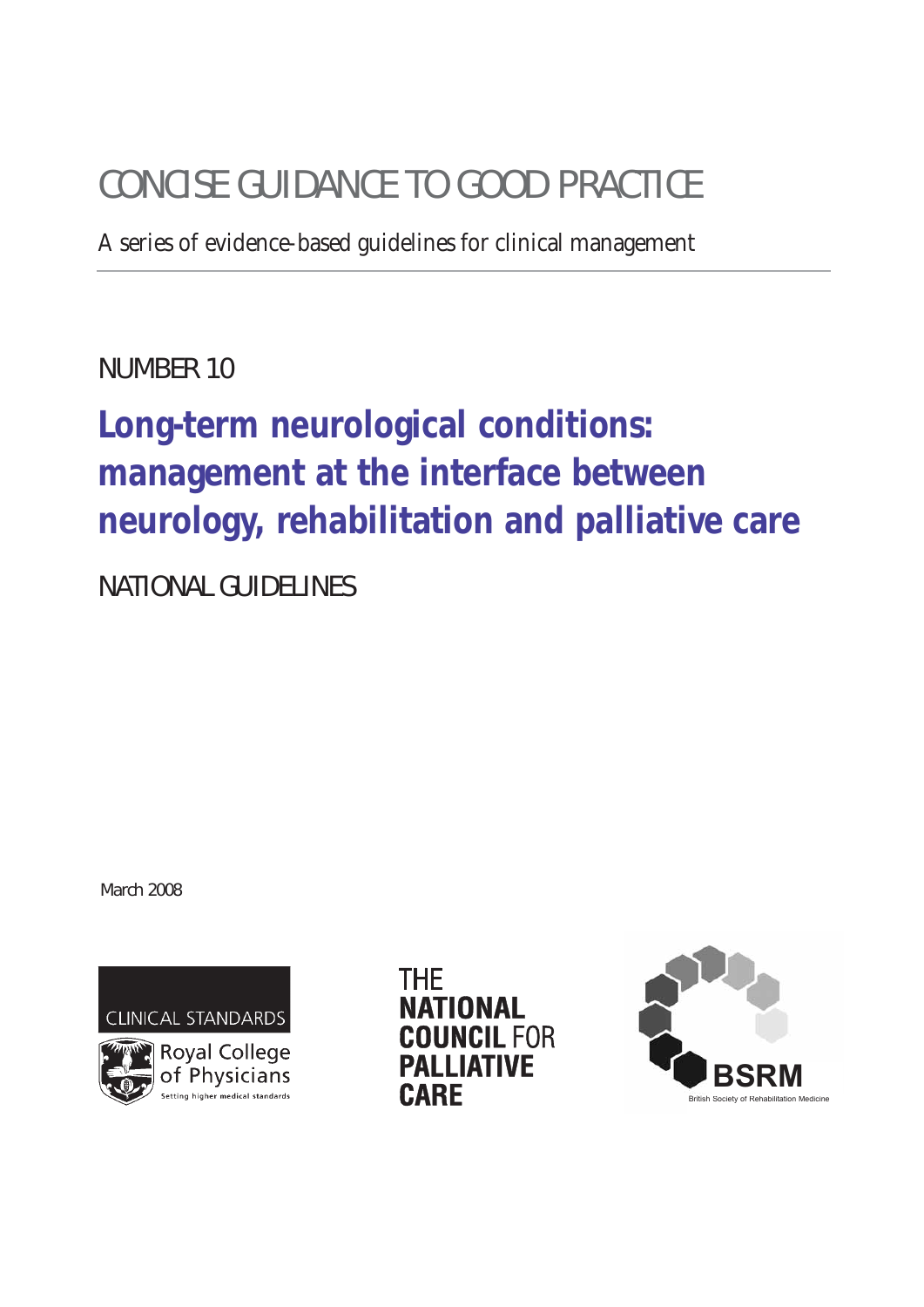## Clinical Standards Department

The purpose of the Clinical Standards Department of the Royal College of Physicians is to improve patient care and healthcare provision by setting clinical standards and monitoring their use. We have expertise in the development of evidence-based guidelines and the organisation and reporting of multicentre comparative performance data. The department has three core strategic objectives: to **define** standards around the clinical work of physicians, to **measure** and evaluate the implementation of standards and its impact on patient care; and to effectively **implement** these standards.

Our programme involves collaboration with specialist societies, patient groups and national bodies including the National Institute for Health and Clinical Excellence (NICE), the Healthcare Commission and the Health Foundation.

## Concise Guidance to Good Practice series

The concise guidelines in this series are intended to inform those aspects of physicians' clinical practice which may be outside their own specialist area. In many instances the guidance will also be useful for other clinicians including GPs and other healthcare professionals.

The guidelines are designed to allow clinicians to make rapid, informed decisions based wherever possible on synthesis of the best available evidence and expert consensus gathered from practising clinicians and service users. A key feature of the series is to provide both recommendations for best practice, and where possible practical tools with which to implement it.

**Series Editors: Lynne Turner-Stokes** FRCP and **Bernard Higgins** FRCP

## Guideline Development Group

Lynne Turner-Stokes DM FRCP, Nigel Sykes FRCP FRCGP, Eli Silber FCP(Neuro)SA MD and Lucy Sutton MSc prepared this guidance on behalf of the multidisciplinary Guideline Development Group convened by the National Council for Palliative Care (NCPC) and the British Society of Rehabilitation Medicine (BSRM) in association with the Clinical Standards Department of the Royal College of Physicians.

### **Professor Lynne Turner-Stokes** (BSRM)

Consultant in Rehabilitation Medicine, Herbert Dunhill Chair of Rehabilitation, King's College London

**Dr Nigel Sykes** (Association of Palliative Medicine) Consultant in Palliative Medicine, St Christopher's Hospice, London

**Dr Eli Silber** (Association of British Neurologists) Consultant Neurologist, King's College Hospital Trust

**Lucy Sutton** (NCPC) National Policy Lead, National Council for Palliative Care, London

## **Vicki Morrey** (NCPC)

National Council for Palliative Care Long-term Neurological Conditions Group Chair; Chief Executive, Prospect Hospice, Swindon

**Tricia Holmes** (Motor Neurone Disease Association (MNDA)) Director of Care Development, Motor Neurone Disease Association, Northampton

**Sue Thomas** (Royal College of Nursing) Nursing Policy and Practice Advisor, Royal College of Nursing, London

**Sue Smith** (MNDA) Regional Care Advisor, Motor Neurone Disease Association, Northampton

**Dr Mark Lee** Consultant in Palliative Medicine, St Benedict's Hospice, Sunderland

**Judi Byrne** (Sue Ryder Care) Palliative Initiative in Neurological Care (PINC) Co-ordinator, Sue Ryder Care, London

**Janice Brown**

Senior Lecturer, University of Southampton

**Gill Ayling** (Department of Health) Lead, National Service Framework for Long-term (Neurological) Conditions, Department of Health

**Dr Christopher Roy** (BSRM) Consultant in Rehabilitation Medicine, Southern General Hospital, Glasgow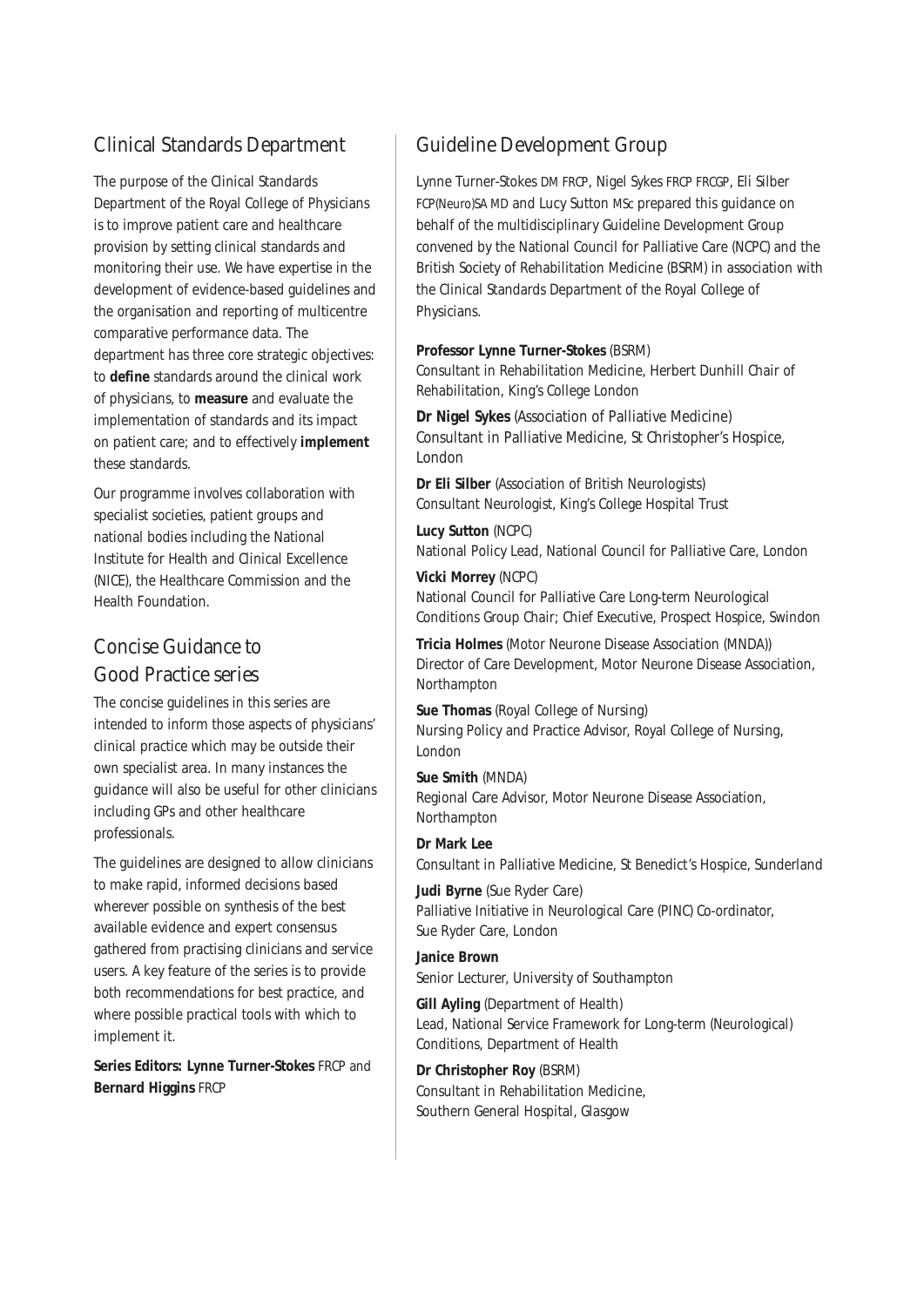## Acknowledgements

The British Society of Rehabilitation Medicine (BSRM), the Royal College of Physicians and the National Council for Palliative Care all contributed funding or resources towards the guidelines' development. Support for the initial literature search was provided by a grant from the Department of Health, and funding for its update and preparation of the manuscript was provided by the Dunhill Medical Trust and the Luff Foundation. The authors are grateful to Tariq Saleem, Barbara Sullivan and Richard Harding (King's Centre for Palliative Care in Neurology, King's College London) and to Judith Sargeant (Department of Health) for their help with the initial literature gathering and grading.

**Citation**: Royal College of Physicians, National Council for Palliative Care, British Society of Rehabilitation Medicine. *Long-term neurological conditions: management at the interface between neurology, rehabilitation and palliative care*. Concise Guidance to Good Practice series, No 10. London: RCP, 2008.

### **Copyright**

All rights reserved. No part of this publication may be reproduced in any form (including photocopying or storing it in any medium by electronic means and whether or not transiently or incidentally to some other use of this publication) without the written permission of the copyright owner. Applications for the copyright owner's permission to reproduce any part of this publication should be addressed to the publisher.

**Copyright © 2008 Royal College of Physicians**

**Royal College of Physicians of London 11 St Andrews Place, London NW1 4LE [www.rcplondon.ac.uk](http://www.rcplondon.ac.uk) Registered Charity No 210508**

**ISBN 978-1-86016-330-2**

Review date: 2011

Designed and typeset by the Publications Unit of the Royal College of Physicians

Printed in Great Britain by The Lavenham Group Ltd, Suffolk

## **Contents**

**Guideline Development Group i**

**Acknowledgments 1**

## **Background 2**

**The challenge of lifelong care for people with LTNCs 3**

**Aims and methodology 3**

Brief summary of the evidence **3**

**The respective roles of neurology, rehabilitation and palliative care 4**

### **THE GUIDELINES 9**

**Implications for implementation 10** Training **10** Tools for implementation **10**

**References 10**

### **Appendices**

- **1 Guideline development process 12**
- **2 Methods used to evaluate the evidence 13**
- **3 Tools for implementation 15** A. Checklist to use on admission of patients with LTNCs **15**

B. Key areas of symptom management with care pathways for:

*Bowel management* **17** *Urinary incontinence* **18** *Pain* **19** *Nausea and vomiting* **20** *Shortness of breath* **21**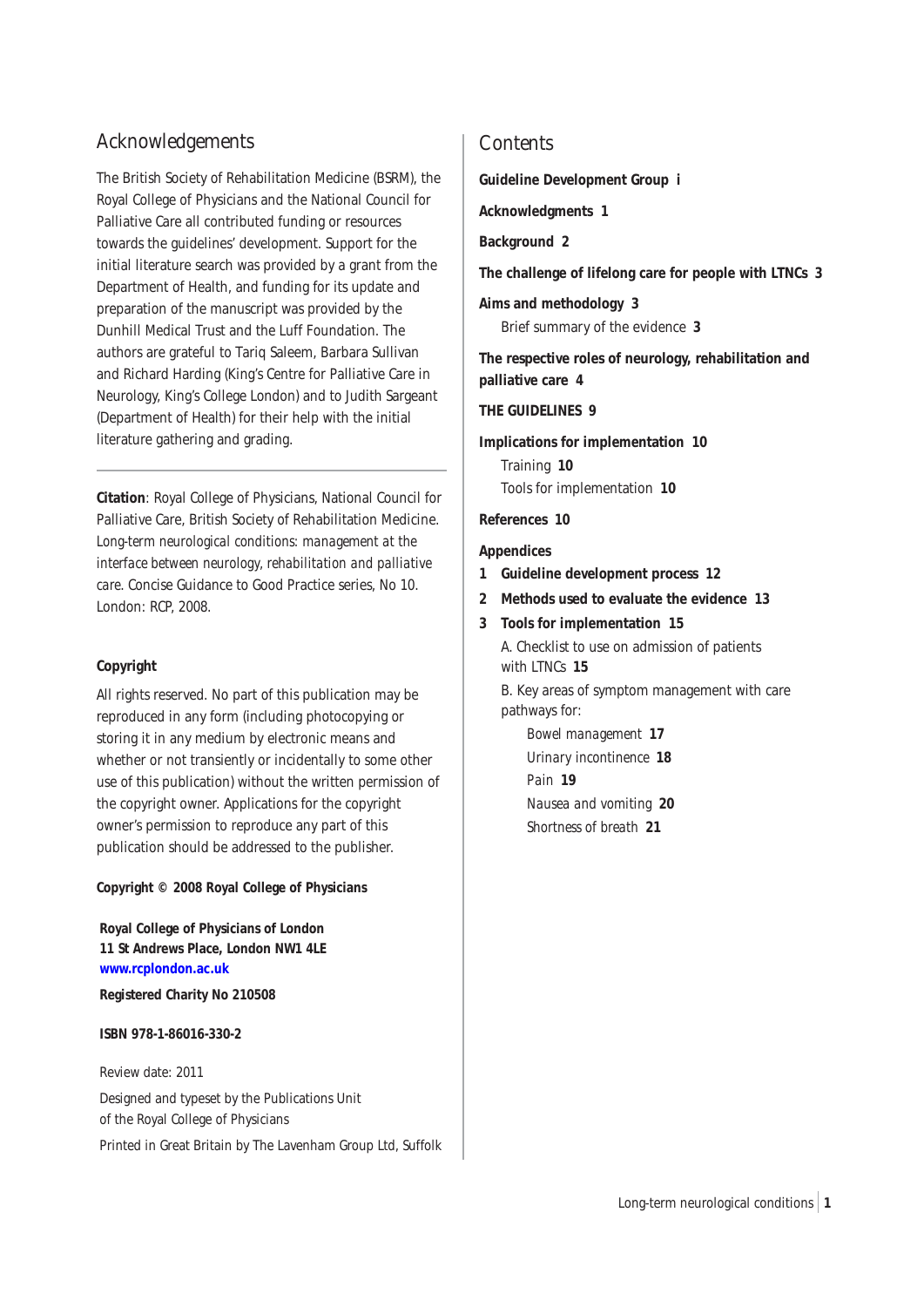**Long-term neurological conditions (LTNCs) comprise a diverse set of conditions resulting from injury or disease of the nervous system that will affect an individual for life. Some 10 million people in the UK are living with a neurological condition which has a significant impact on their lives, and they make up 19% of hospital admissions. These guidelines build on the Quality Requirements in the National Service Framework for Long-term (Neurological) Conditions to explore the interaction between specialist neurology, rehabilitation and palliative care services, and how they may best work together to provide long-term support for people with LTNCs and the family members who care for them. The guidelines also provide some practical advice for other clinicians when caring for someone with an LTNC, and outline indications for specialist referral.** 

# **Background**

Long-term neurological conditions (LTNCs) form a diverse set of conditions resulting from injury or disease of the nervous system that will affect an individual for the rest of their lives. They include:

- sudden onset conditions (eg acquired brain injury of any cause (including stroke), spinal cord injury)
- intermittent conditions (eg epilepsy)
- progressive conditions (eg multiple sclerosis (MS), motor neurone disease (MND), Parkinson's disease (PD) and other neurodegenerative disorders)
- stable conditions with/without age-related degeneration (eg polio or cerebral palsy).

Taken together, LTNCs are more common than most clinicians realise. Some 10 million people in the UK are living with a neurological condition which has a significant impact on their lives, and they make up 19% of hospital admissions.1

The National Service Framework (NSF) for Longterm Conditions\* advocates lifelong care for people with LTNCs.2 It highlights the need for integrated care and joined-up services. Within its 11 Quality Requirements (QRs), it makes recommendations for the provision of specialist neurology (QRs 2/3), rehabilitation (QRs 4–6) and palliative care (QR 9) services to support people throughout and to the end of their lives. In addition, QR 11 makes recommendations about the management of people with LTNCs when receiving care for other conditions, in any health or social care setting.

When someone with an LTNC is admitted to a general hospital setting for a procedure or because of acute illness, hospital staff have to manage both the illness and the LTNC. Many patients are maintained on finely tuned management routines (eg 24-hour spasticity management programmes, treatment for PD symptoms, or bladder/bowel regimens), which, if disturbed, may lead to increased morbidity and distress, and can take weeks to re-establish. In addition, patients require an accessible environment and access to their usual equipment, eg wheelchair, communication aid. The NSF emphasises the importance of recognising the expertise of a person and their family in managing the condition, of maintaining close contact with the individual's regular team, and of calling for specialist help, if required. However, as many generalists have received little training in these areas of clinical practice, they are sometimes uncertain about the type of help that the different services can offer for people with LTNCs.

\***National Service Framework for Long-term (Neurological) Conditions**: The Department of Health's National Service Framework (NSF) for Long-term Conditions was published in March 2005. Although much of the guidance applied to anyone living with a long-term condition, the main focus of the document was on neurological conditions. To avoid confusion with other policy documents contained within the Long-term Conditions Strategy (which includes the frameworks for renal services and for diabetes) the NSF has subsequently been re-badged as the NSF for Long-term (Neurological) Conditions.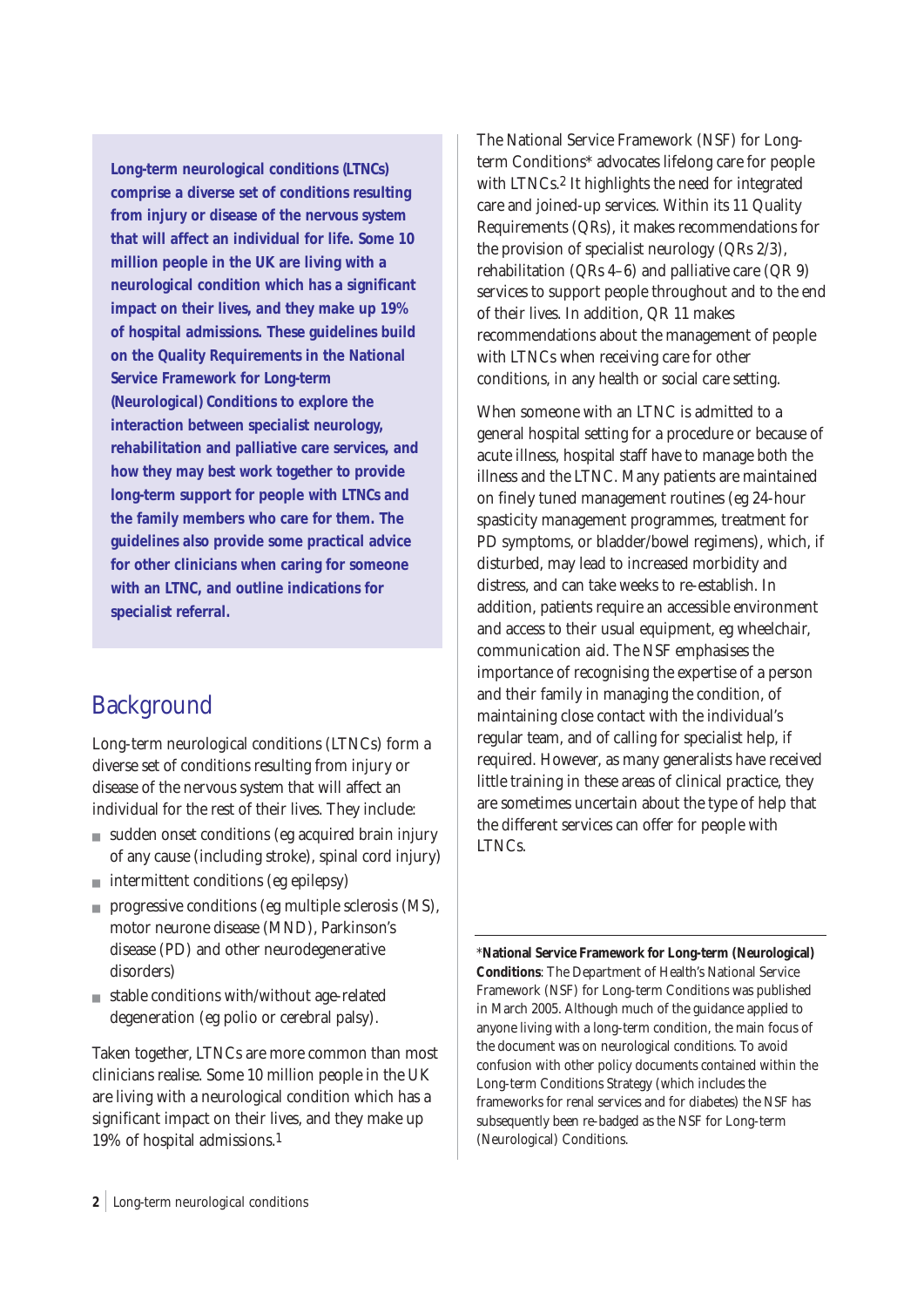# The challenge of lifelong care for people with LTNCs

The place for palliative care in non-cancer patients is increasingly recognised,3–6 especially in rapidly fatal neurological conditions such as MND,7–8 and many guidelines now recommend early referral to palliative care services.9–10 However, there are some significant differences in the palliative care needs of people with LTNC, compared with those with cancer.4,11,12

- In general, neurological conditions have a longer and more variable time course: it is often hard to determine exactly when a patient is entering the terminal stages of life.
- Symptoms are diverse, and many patients have complex disabilities which include cognitive, behavioural and communication problems as well as physical deficits. Palliative care teams used to caring for people who can talk to them may find it challenging to manage someone with profound dysphasia or cognitive dysfunction. Teams may also need specific training in postural management and physical handling, eg for someone with severe spasticity.

Many physicians think of rehabilitation as a shortterm intervention following a single incident illness or injury. However, long-term disability management is also a core element of many rehabilitation services, which often work in the community to support people to the end of their lives. In addition, many neurology departments now have specialist nurses (for example in MS, MND or PD), who also provide long-term support for patients and their families.12,13 Given the current financial pressures on the NHS, an understanding of the interface between neurology, rehabilitation and palliative care is critical to ensure that services work together to provide coordinated care for people with LTNC, rather than duplicating care provision and then competing for the scarce resources.2

# Aims and methodology

These guidelines build on the NSF Quality Requirements to explore further the interaction between specialist neurology, rehabilitation and palliative care services, and how they may best work together to provide long-term support for people with LTNCs and the family members who care for them. They also provide practical advice for other clinicians who may find themselves caring for someone with an LTNC, as well as outlining indications for specialist referral.

- They were drawn up in accordance with the Appraisal of Guidelines Research and Evaluation (AGREE) system for guideline development.
- They build on work carried out by the neurological conditions policy group of the National Council for Palliative Care (NCPC). Further information, including good practice examples and details of a pathway to assist joint working, can be found in *Focus on Neurology* available at the NCPC website: **[www.ncpc.org.uk](http://www.ncpc.org.uk)**14

The Guidelines themselves are on page 9, and the methods of guideline development are shown in [Appendix 1.](#page-13-0) 

## **Brief summary of the evidence**

For evaluation of the evidence, we used the typology and grading system developed for the NSF for Longterm Conditions.15 The typology is designed to place value on the experience of users and professionals (Expert evidence **E1** and **E2** respectively) as well as research, and also to value high-quality research regardless of the design. Full details of this system are given [in Appendix 2.](#page-14-0)

There is strong evidence (Research grade A (**RA**)) from Cochrane and other systematic reviews that multidisciplinary rehabilitation can improve the experience of living with a long-term neurological condition, both at the level of functional activity and societal participation.16–18

There is strong indirect (Research grade B (**RB**)) evidence from the cancer literature that palliative care improves quality of life19 and is cost effective.20 Community-based palliative care teams can reduce time in hospital, allowing people to spend more time at home and increasing patient satisfaction in the terminal stages of their lives.21,22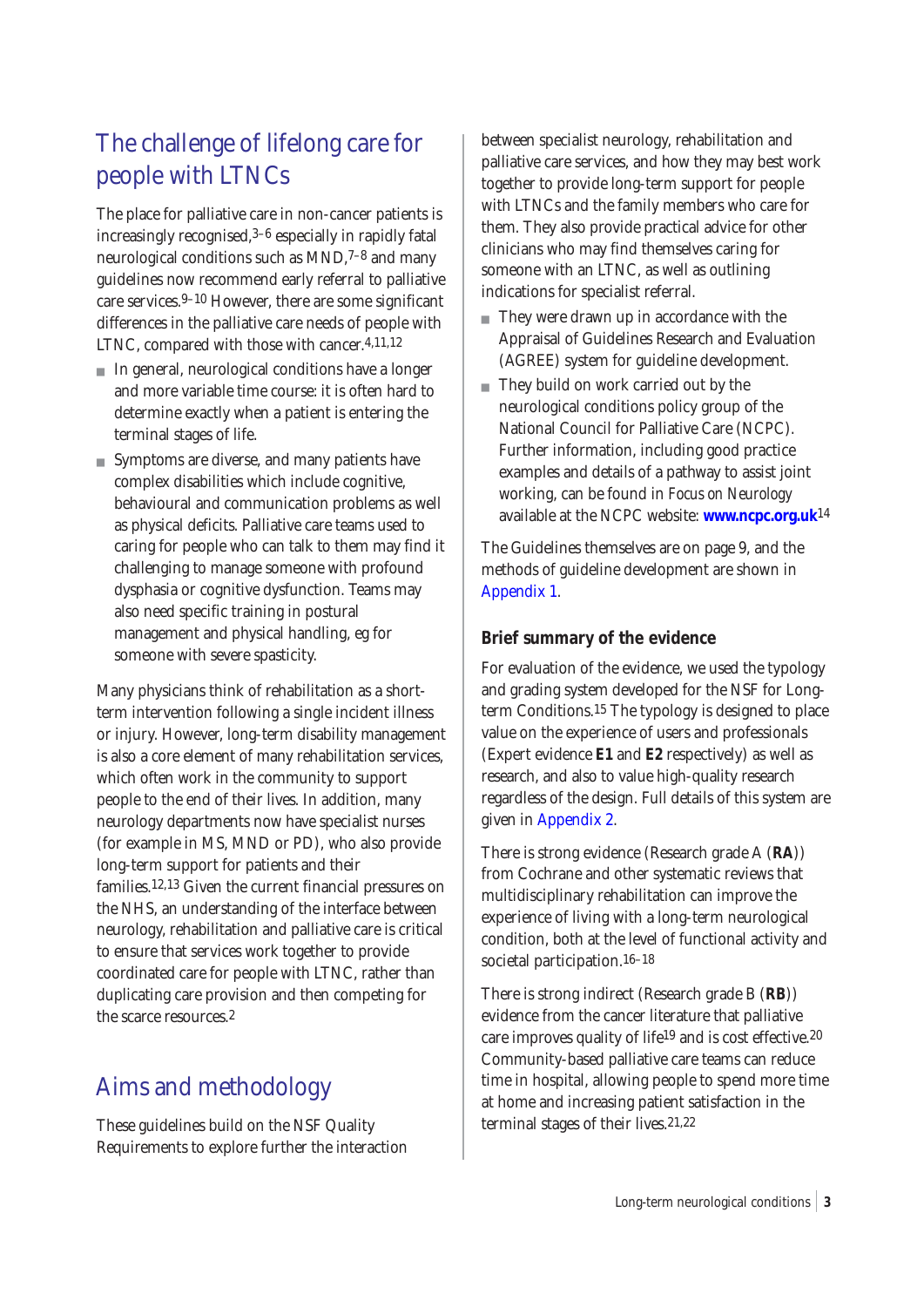There is also evidence (**RB**) that these principles translate into other non-cancer conditions. 5,23,24 Specifically within long-term neurological conditions, reviews by Voltz 1997,11 O'Brien 1998,25 Mitchell 2007,26 and Travers27 demonstrate that patients in the final stages of amyotrophic lateral sclerosis (ALS), multiple sclerosis (MS), Huntington's disease and dementia experience very similar symptoms to those observed in cancer patients (ie pain, dyspnoea, death rattle, restlessness, delirium, drowsiness, nausea and vomiting, depression), and these experts suggest (**E2**) that the approach to controlling symptoms in progressive non-malignant conditions can be adopted from the strategy for managing cancer-related symptoms.

There is strong evidence (**RA**) for the effectiveness of pain relief – in particular in MND,7,12,28 but also in MS and PD.29 A number of authors (**E2**) have emphasised the need for well coordinated palliative and neurological care,8,30 to reduce the call for active euthanasia and physician-assisted suicide, and to reduce the rate of suicides associated with many neurological diseases.11,26

However, the literature also highlights the longerterm and more variable course of conditions such as MS, and the variety of symptoms which may be less common in cancer patients – fatigue, spasticity, weakness, visual loss, sexual dysfunction, swallowing and speech problems, epileptic seizures, myoclonus.26,31 There is a need for palliative care teams to learn additional skills – in particular postural handling and support, management of percutaneous endoscopic gastrostomy (PEG) feeding8,11 and ventilation32,33 (**RA/E2**), as well as skills in management of cognitive and behavioural problems27 (Research grade C **(RC**)). Therefore the need has been stressed for coordination between palliative care and rehabilitation teams, which also have a track record in providing long-term care and psychosocial support.34–37

Despite the strength of this evidence, the research has demonstrated that a relatively small proportion of patients with palliative care needs not related to cancer can access the services,3 and that many have unmet palliative care needs (**RA**).28,38 Nevertheless, there are some pockets of good practice in the UK,

for example a network of MND care centres, and regional networks with user-centred multidisciplinary teams who have specialist knowledge of the needs of patients with neurological conditions.8,30

# The respective roles of neurology, rehabilitation and palliative care in LTNCs

As part of the preparation for these guidelines, a cross-sectional postal survey using parallel questionnaires was sent out to consultants in neurology, rehabilitation and palliative medicine by the National Council for Palliative Care through their specialist societies.37 The full findings from this can be found in *Neurological conditions: from diagnosis to death* available at **[www.ncpc.org.uk](http://www.ncpc.org.uk)**.39 The aim of this study was to explore the interaction between the three specialties and the perceptions of the respective consultants regarding their relative roles in caring for people with LTNCs.

The survey showed general agreement about the core contributions offered by each specialty.

- Neurologists were seen by most as being the primary providers of assessment, diagnosis and management of the disease.
- Rehabilitation physicians were primary providers of therapy, equipment, social/psychological support and service coordination during the phase between diagnosis and death.
- Palliative physicians were primary providers of terminal care, and the management of death and bereavement.

The respective roles are described in more detail in Table 1 and illustrated in Fig 1. These are a guide only, as the roles described will vary between different specialists and different clinical services. However, non-specialist clinicians may find this a useful resource when considering referral for specialist help with a given problem.

There were also some important areas of overlap which highlight the need for collaborative working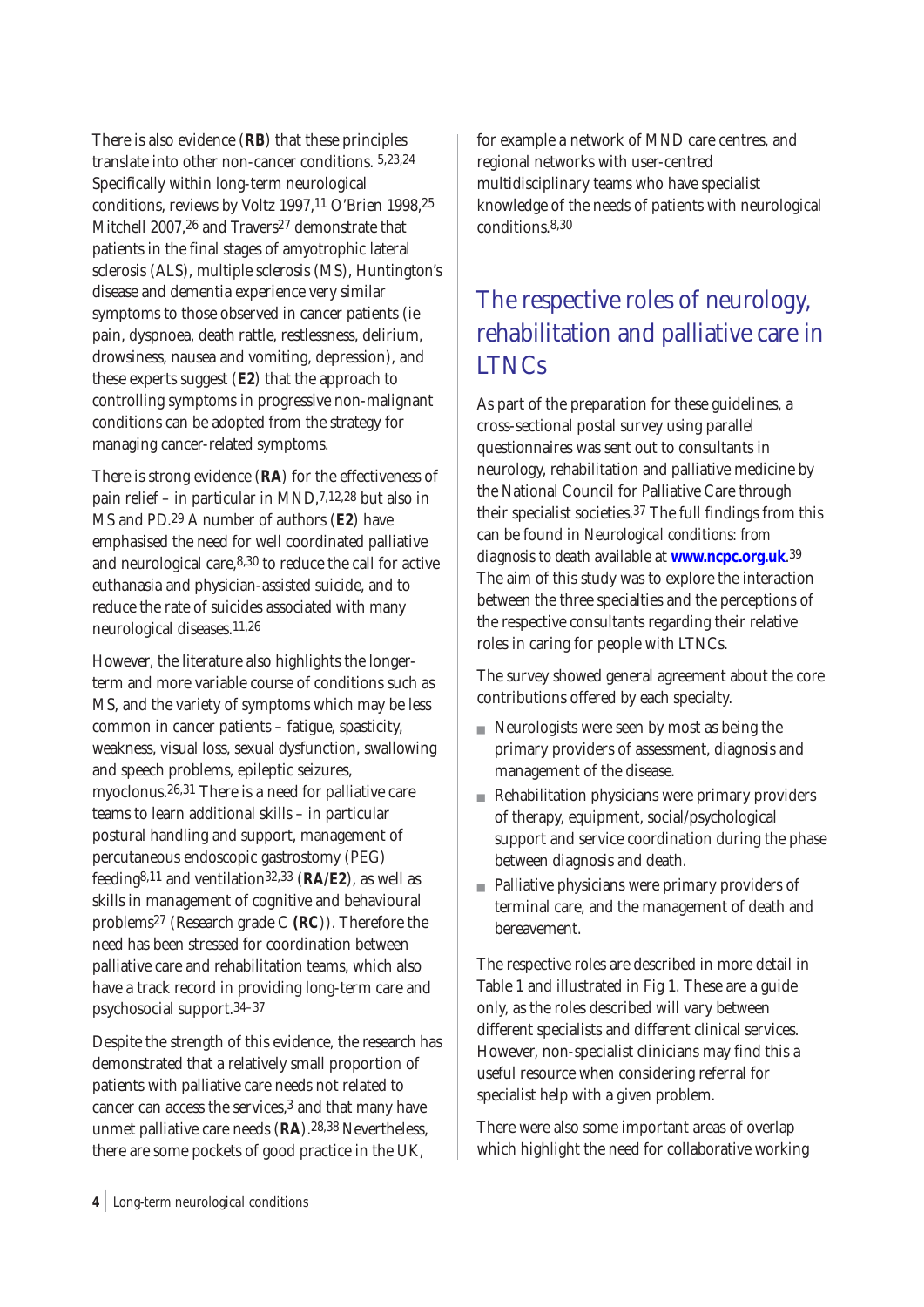**Table 1. Key roles of neurology, rehabilitation and palliative care services in supporting people with longterm neurological conditions.** 

| <b>Neurology</b>                                                                                                                                                                                                                                                                                                                                                                                                                                                                                                                                                                  | Rehabilitation                                                                                                                                                                                                                                                                                                                                                                                                                                                                                                                                                                                                                                                                                                                                                                                                                                                                                                                                                                                                                                                                                                                                                                                                                                                                                                                                                                                                                                 | <b>Palliative care</b>                                                                                                                                                                                                                                                                                                                                                                                                                                                                                                                                                                                                                                                                                                                                                                                                                                                                                                                                                    |
|-----------------------------------------------------------------------------------------------------------------------------------------------------------------------------------------------------------------------------------------------------------------------------------------------------------------------------------------------------------------------------------------------------------------------------------------------------------------------------------------------------------------------------------------------------------------------------------|------------------------------------------------------------------------------------------------------------------------------------------------------------------------------------------------------------------------------------------------------------------------------------------------------------------------------------------------------------------------------------------------------------------------------------------------------------------------------------------------------------------------------------------------------------------------------------------------------------------------------------------------------------------------------------------------------------------------------------------------------------------------------------------------------------------------------------------------------------------------------------------------------------------------------------------------------------------------------------------------------------------------------------------------------------------------------------------------------------------------------------------------------------------------------------------------------------------------------------------------------------------------------------------------------------------------------------------------------------------------------------------------------------------------------------------------|---------------------------------------------------------------------------------------------------------------------------------------------------------------------------------------------------------------------------------------------------------------------------------------------------------------------------------------------------------------------------------------------------------------------------------------------------------------------------------------------------------------------------------------------------------------------------------------------------------------------------------------------------------------------------------------------------------------------------------------------------------------------------------------------------------------------------------------------------------------------------------------------------------------------------------------------------------------------------|
| Investigation and diagnosis<br>$\bullet$<br>Information about condition and<br>prognosis<br>Ongoing specialist advice<br>$\bullet$<br>Treatments to modify the disease<br>$\bullet$<br>process, eg:<br>- interferon, steroids etc<br>Interventions for neurological<br>sequelae, eg:<br>- seizures<br>tremors, and other abnormal<br>movements<br>dystonia<br>$\qquad \qquad -$<br>Practical advice from specialist<br>nurses, eg for:<br>- incontinence, pain<br>sources of additional help and<br>support<br>links with the voluntary sector<br>$\overline{\phantom{a}}$<br>etc | Ongoing medical management<br>including:<br>diagnosis/investigation based<br>on longer-term observation<br>interventions for long-term<br>symptoms, eg spasticity,<br>nutrition, pain, depression,<br>bladder and bowel programmes<br>Practical holistic support and<br>disability management<br>restoring independence where<br>possible<br>supported care on long-term<br>complex disability<br>(neuropalliative rehabilitation)<br>Coordinated multidisciplinary team<br>interventions including physio, O/T,<br>SLT, psychology, SW, orthotists<br>Aids and equipment:<br>$\bullet$<br>eg wheelchairs, environmental<br>control systems<br>• Planning and support:<br>integrated care planning -<br>$-$<br>between health, social services,<br>voluntary services etc<br>support for benefits, housing,<br>$\overline{\phantom{a}}$<br>adapted accommodation etc<br>- vocational rehabilitation,<br>education, leisure<br>- driving/community mobility<br>Communication and psychosocial<br>support:<br>- adjustment for long-term<br>disability for patients and their<br>families/carers<br>supported communication for<br>cognitive/communication<br>impairment<br>- management of confusion/<br>unwanted behaviours (including<br>verbal and physical aggression)<br>in conjunction with neuro-<br>psychiatric services<br>• Medico-legal issues<br>- assessment of mental capacity<br>- Power of Attorney, Court of<br>Protection etc | Multi-professional management of<br>distressing symptoms, usually in<br>patients with limited life<br>expectancy for rapidly progressive<br>conditions. Particularly:<br>- pain, nausea and vomiting,<br>breathlessness<br>- anxiety/depression, insomnia<br>management of confusion,<br>agitation in conjunction with<br>psychiatric and psychology<br>services<br>Support for end-of-life decisions<br>and advance care planning, eg:<br>- advance statements and<br>decisions<br>- choice over place of care<br>- assessment of capacity in<br>relation to these decisions<br>Support of the dying person and<br>their family, eg:<br>- psychosocial<br>- welfare<br>- spiritual<br>Bereavement counselling<br>$\bullet$<br>Advisory/liaison service<br>- links to local palliative care<br>resources and teams<br>professional education in the<br>provision of generic palliative<br>care and support<br>provision and coordination of<br>community support services |

 $O/T =$  occupational therapy; SLT = speech and language therapy; SW = social worker.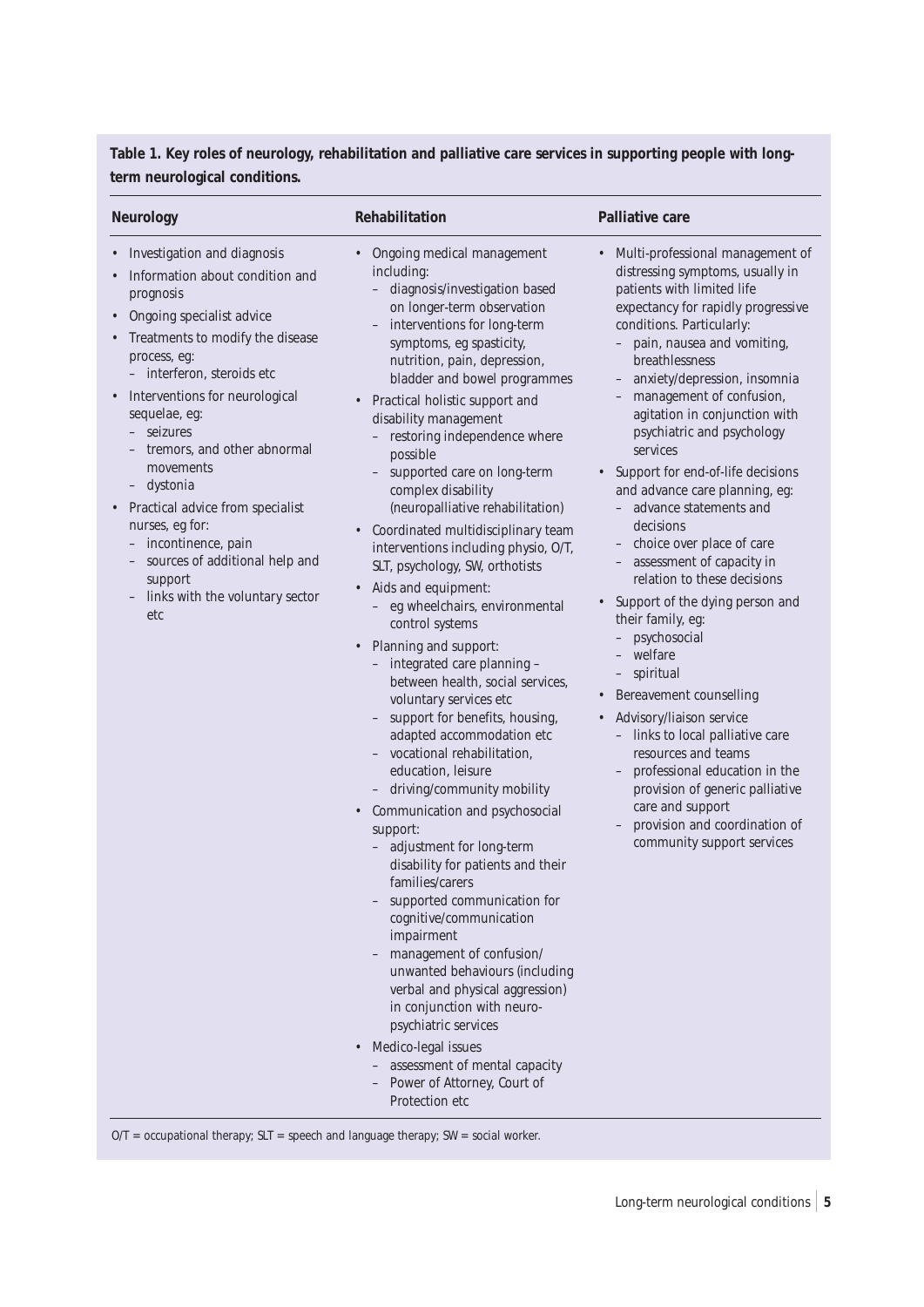

**Fig. 1. The interaction between specialist neurology, rehabilitation and palliative care services in the management of patients with long-term neurological conditions.** 

practice, and for clinicians to respect the expertise of others in related areas. For example, in addition to diagnosis and prognostication, neurologists saw themselves as key providers of therapy, spasticity management etc, and rehabilitation physicians need to respect that. Conversely, neurologists need to recognise the diagnostic skills of rehabilitation physicians, who sometimes have the opportunity to observe patients at close quarters for longer periods to reach diagnoses that may have evaded earlier assessment.

It is also important for neurologists and rehabilitation physicians to embrace the involvement of palliative physicians at earlier stages, and take advantage of their experience in managing symptoms such as nausea, vomiting and breathlessness which can occur in relative early phases of the disease. In return, rehabilitation physicians may have useful experience in managing people with profound cognitive and communication deficits, and it may be

helpful to share these skills with palliative physicians during the later stages of care in dealing with symptom management and end-of-life decisions.

A further interesting point to emerge was a difference in the frame of reference. Rehabilitation teams tend to be good at defining and working towards goals, but sometimes struggle where a patient's deteriorating health changes the goalposts rapidly and repeatedly. By contrast, palliative care teams, who are used to this progression, sometimes have difficulty with patients at stages where the disease is not advancing. Therefore rehabilitation teams may be slower to move to a 'symptommanagement' mode, whilst palliative care teams may be slow to move to adaptive strategies – eg wheelchair training, seating programmes, use of orthoses, and environmental controls etc. Again this may be addressed by closer collaboration and crossreferral between the different services.

The survey highlighted a general shortfall in service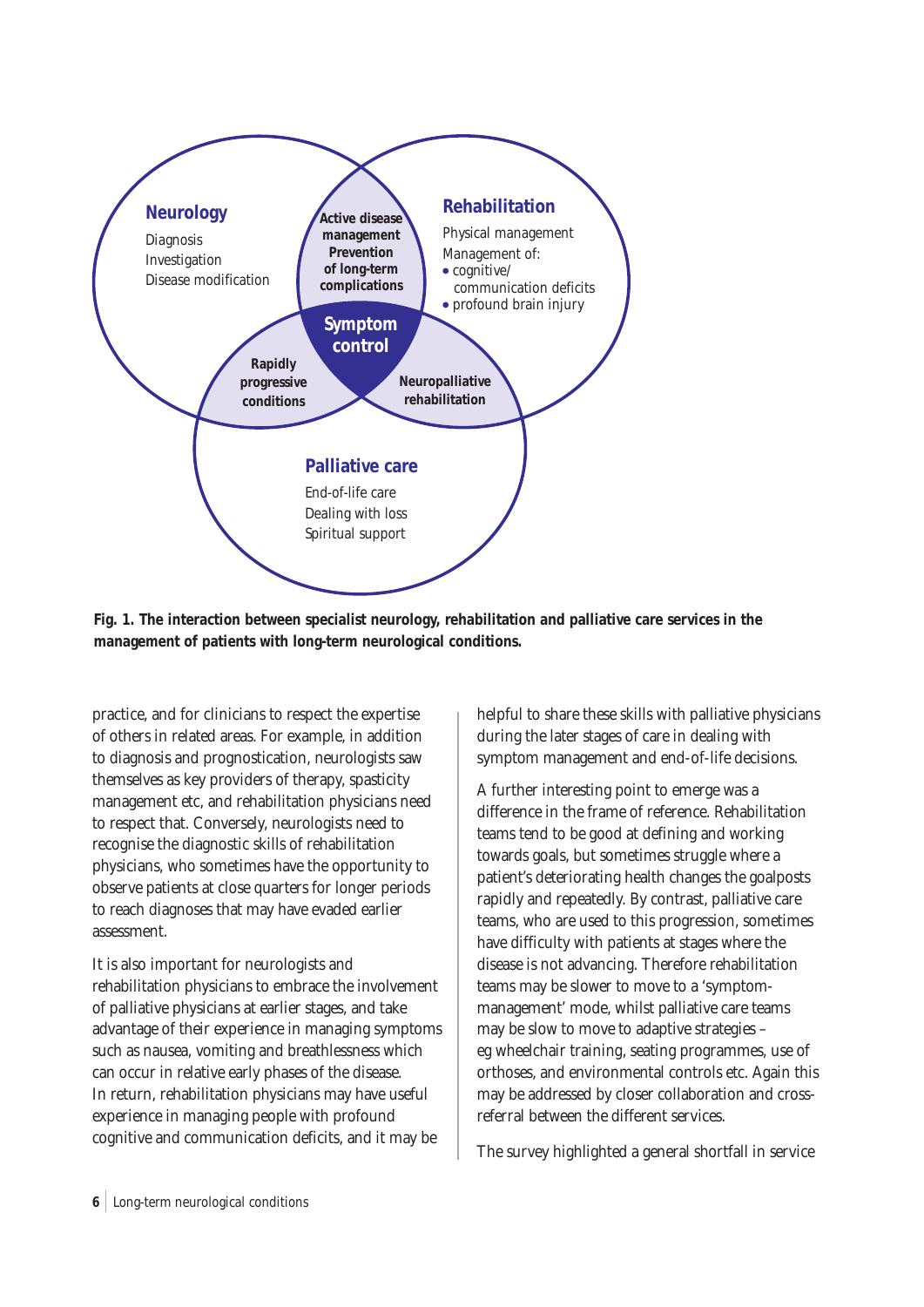

**Fig. 2. 'Life circles': proposed model for the relationship between neurology, rehabilitation and palliative care in caring for people with long-term neurological conditions.** In this model, the shading illustrates intensity of involvement of neurologists and palliative care physicians in acute and terminal care respectively. There is very close interaction between neurology and palliative care throughout the duration of rapidly progressive conditions, with a relatively smaller role for rehabilitation medicine physicians. However, rehabilitation plays a major role in providing long-term care and support, often over many years, in the more slowly progressive or stable conditions. As the patient's condition becomes more advanced, rehabilitation and palliative care approaches often overlap – we have called this 'neuropalliative rehabilitation'. (Reproduced from Ref 37.)

provision for both palliative care and rehabilitation services for people with LTNCs, particular in the community. There was also a marked lack of service coordination. Perhaps not surprisingly, each specialty reported greater ease of access to services within their own field, which further emphasises the need to work closely together.

Figure 2 illustrates a proposed model for service interaction. People with rapidly progressive neurological conditions require closely coordinated neurology and palliative care services throughout the relatively short span of their condition. However, for people with more slowly changing conditions, the major role for neurology is in the early stages of diagnosis and treatment, and for palliative care in the late stages. For many years in between, rehabilitation services provide the mainstay of support to coordinate services which help them to maximise

their independence and autonomy, with input from neurology as required. Towards the later stages, the roles of rehabilitation and palliative care become more closely intertwined in an approach which we have termed 'neuropalliative rehabilitation'.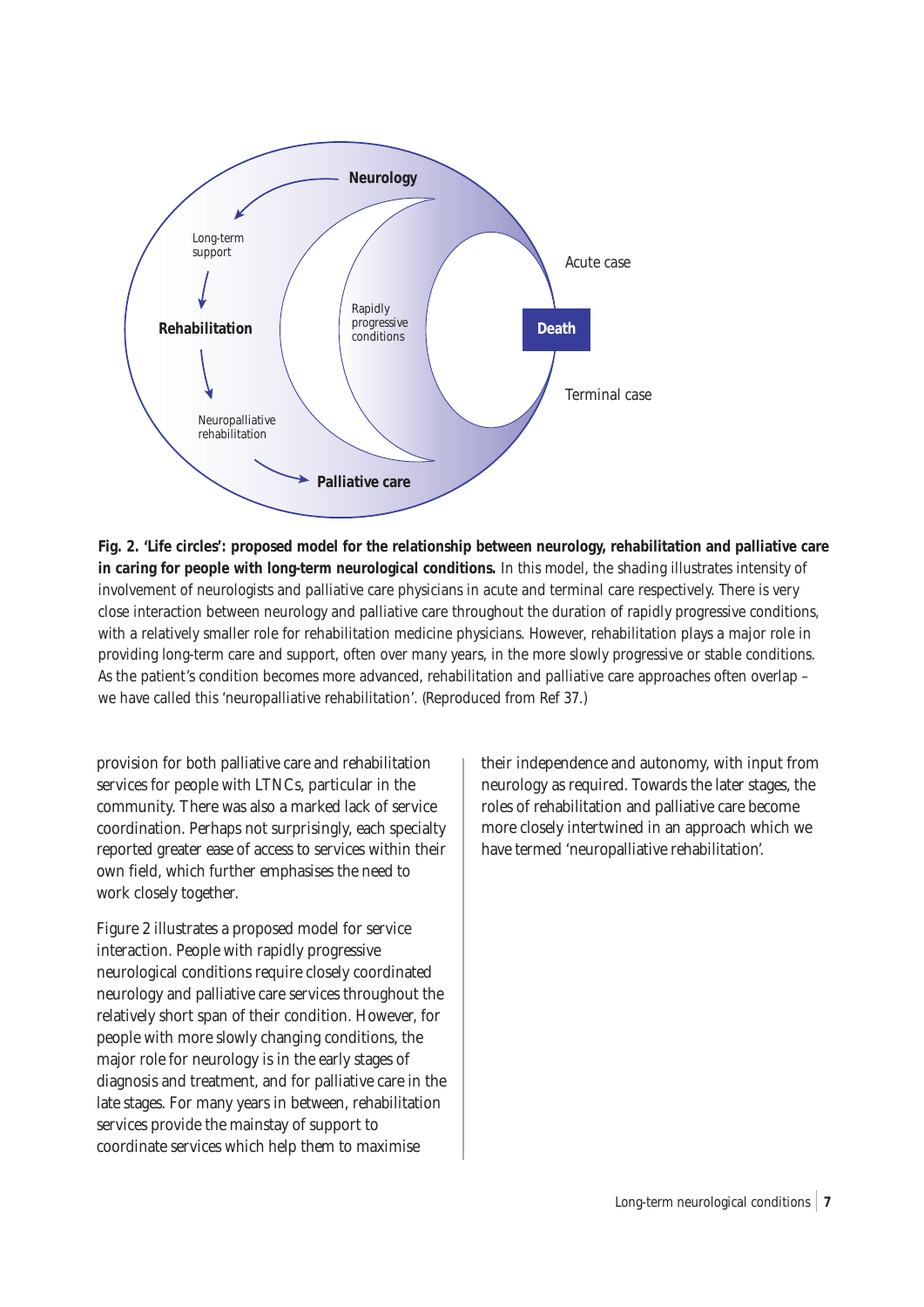### **Table 2. Key skills in neurological palliative care and rehabilitation.**

**Every physician should have an understanding of the general principles of management, and should also be aware of when and where to refer if more specialist advice is needed in the areas shown below**

| Exposure to people with long-<br>term neurological conditions | • Understanding disease progression and prognosis                                                                                                                                                                                                                                                                                                                                                                                                                                                                                   |
|---------------------------------------------------------------|-------------------------------------------------------------------------------------------------------------------------------------------------------------------------------------------------------------------------------------------------------------------------------------------------------------------------------------------------------------------------------------------------------------------------------------------------------------------------------------------------------------------------------------|
| Symptom control                                               | • Ability to control key symptoms including:<br>- pain in neurological conditions<br>breathlessness<br>- nausea/vomiting<br>- anxiety/depression<br>- spasticity management<br>- 24-hour postural support<br>- bladder and bowels<br>- seizure control                                                                                                                                                                                                                                                                              |
| Communication                                                 | • Basic understanding of common communication problems including dysphasia,<br>dysarthria, cognitive speech disorders and the different approaches to their<br>management.<br>• Ability to communicate with people who have cognitive/communication impairments<br>- using assistive communication devices<br>Communicating with patient and family<br>$\bullet$<br>- breaking bad news<br>- addressing end-of-life decisions and advance care planning which will include<br>choice over place of care.<br>• Managing expectations |
| Legal issues                                                  | • Ability to assess for mental capacity, and to assist people to make advance<br>decisions and statements<br>Understanding of the Mental Capacity Act 2005 and ability to work alongside<br>lasting power of attorney/court appointed deputy or independent mental capacity<br>advocates*                                                                                                                                                                                                                                           |
|                                                               | Additional skills for physicians specialising in neurological palliative care and rehabilitation                                                                                                                                                                                                                                                                                                                                                                                                                                    |
| Specialist interventions                                      | • Local and intrathecal interventions for spasticity (eg injection of botulinum<br>toxin/phenol and use of baclofen pumps)<br>• Specialist procedures for pain control<br>Management of confusion/unwanted behaviours - management under sections of<br>the Mental Health Act 1983<br>• Ventilation                                                                                                                                                                                                                                 |
| Specialist equipment                                          | • Wheelchair seating systems<br>Environmental control systems<br>$\bullet$<br>• Specialist communication aids                                                                                                                                                                                                                                                                                                                                                                                                                       |
| Counselling and psychological<br>support                      | Dealing with loss and fear of loss<br>$\bullet$<br>• Spiritual support<br>Bereavement - past and future                                                                                                                                                                                                                                                                                                                                                                                                                             |
| Welfare advice                                                | Understanding the social care system and benefits<br>• Vocational support                                                                                                                                                                                                                                                                                                                                                                                                                                                           |
| Additional sources of help and<br>support                     | Understanding the interaction between health, social services and voluntary<br>support agencies<br>Negotiating skills in obtaining services                                                                                                                                                                                                                                                                                                                                                                                         |

\* Terms such as 'living will' or 'advance directives' are often used to describe documents in which people write down their wishes and choices about their future care. However, these terms do not have any legal standing. Under the Mental Capacity Act 2005 (MCA) it is now possible for people to make legally binding advance decisions to refuse treatment as well as non-binding advance statements about their wishes and priorities for care, to take effect should they lose the capacity to make decisions for themselves. For clarity, it is important to use this language wherever possible. Any statements about future care and treatment must be considered in the light of the MCA. For further guidance on the MCA, see **[www.ncpc.org.uk/publications](http://www.ncpc.org.uk/publications)**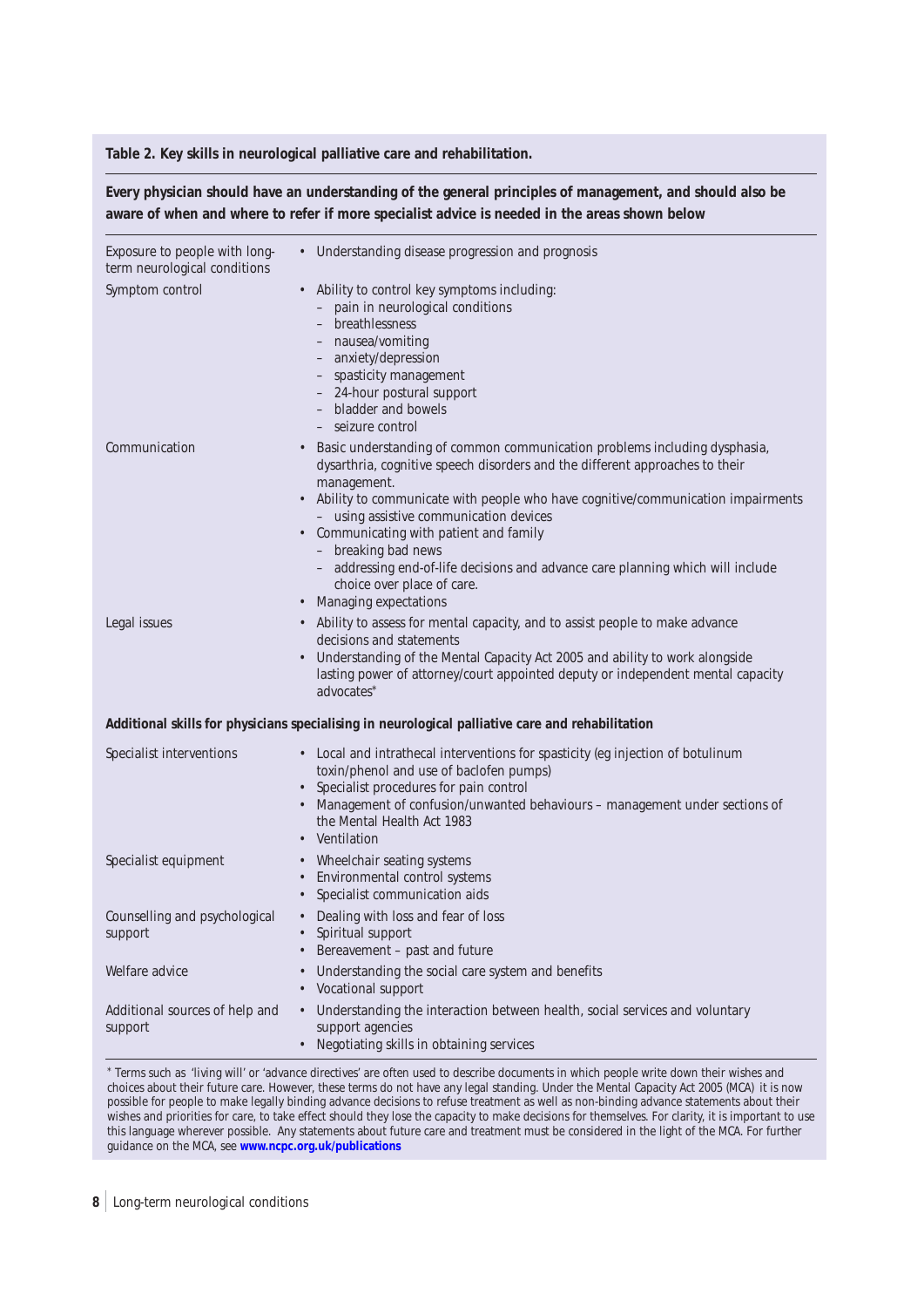# THE GUIDELINES

| Recommendation |                                                                                                                                                                                                                                                                                                                                                                                                                                                                                                                                                                                                                                  | Grade of<br>evidence* |  |
|----------------|----------------------------------------------------------------------------------------------------------------------------------------------------------------------------------------------------------------------------------------------------------------------------------------------------------------------------------------------------------------------------------------------------------------------------------------------------------------------------------------------------------------------------------------------------------------------------------------------------------------------------------|-----------------------|--|
| A              | <b>General service coordination</b>                                                                                                                                                                                                                                                                                                                                                                                                                                                                                                                                                                                              |                       |  |
|                | Neurology, rehabilitation and palliative care services should develop closely coordinated working links<br>to support people with long-term neurological conditions (LTNCs) from diagnosis to death, including:                                                                                                                                                                                                                                                                                                                                                                                                                  | E1/2                  |  |
|                | proper flow of communication and information for patients and their families                                                                                                                                                                                                                                                                                                                                                                                                                                                                                                                                                     |                       |  |
|                | a designated point of contact for each stage in the pathway<br>٠                                                                                                                                                                                                                                                                                                                                                                                                                                                                                                                                                                 |                       |  |
|                | a needs assessment identifying the patient's individual problems.                                                                                                                                                                                                                                                                                                                                                                                                                                                                                                                                                                |                       |  |
| B              | <b>Neurology services</b>                                                                                                                                                                                                                                                                                                                                                                                                                                                                                                                                                                                                        |                       |  |
|                | A person who is suspected of having an LTNC should be referred promptly to a specialist neurological<br>1<br>service for investigation and diagnosis.                                                                                                                                                                                                                                                                                                                                                                                                                                                                            | RA                    |  |
|                | 2 A person who is confirmed to have an LTNC should have:<br>ongoing access to specialist neurological services for disease-modifying treatment, if appropriate<br>$\bullet$<br>ongoing support and advice with regard to management of their condition and its sequelae<br>• support from specialist neurological nurses for practical advice on living with their condition.                                                                                                                                                                                                                                                    | RA<br>RB              |  |
| C              | <b>Rehabilitation services</b>                                                                                                                                                                                                                                                                                                                                                                                                                                                                                                                                                                                                   |                       |  |
|                | A person with an LTNC should be referred to a specialist neurological rehabilitation service if:<br>1<br>• they develop significant disability or symptoms such as incontinence/spasticity management/<br>nutrition/pain/depression which fall within the remit of the rehabilitation physician and may require<br>an interdisciplinary approach, and/or<br>their circumstances change in a way that affects their independence or participation in their current<br>environment.                                                                                                                                                | RA                    |  |
|                | 2 A person with significant ongoing disability due to an LTNC should have timely and ongoing access to<br>specialist neurological rehabilitation and support services which include:<br>initial needs assessment and provision of support according to the list in Table 1<br>ongoing integrated care planning - including an annual multi-agency needs assessment including<br>health, social services, and voluntary sector input<br>coordinated service provision in accordance with changing need, including equipment, environmental<br>$\bullet$<br>adaptation, rehabilitation for vocation/leisure, psychosocial support. | E1/2                  |  |
| D              | <b>Palliative care services</b>                                                                                                                                                                                                                                                                                                                                                                                                                                                                                                                                                                                                  |                       |  |
|                | 1 A person with an LTNC should be referred to specialist palliative care services if they have:<br>• a limited lifespan - usually 6-12 months, and/or<br>• distressing symptoms - especially pain, nausea and vomiting, breathlessness, which fall within the<br>remit of the palliative physician, and/or<br>• a need or desire for end-of-life planning, with or without competence issues.                                                                                                                                                                                                                                    | RB                    |  |
|                | 2 A person who is dying from an LTNC should have timely and ongoing access to specialist palliative<br>care services which include:<br>symptom control<br>$\bullet$<br>planning and support to the end of their life<br>aftercare and bereavement support for their families.                                                                                                                                                                                                                                                                                                                                                    | RB                    |  |

\* For explanation of grades of evidence[, see Appendix 2.](#page-14-0)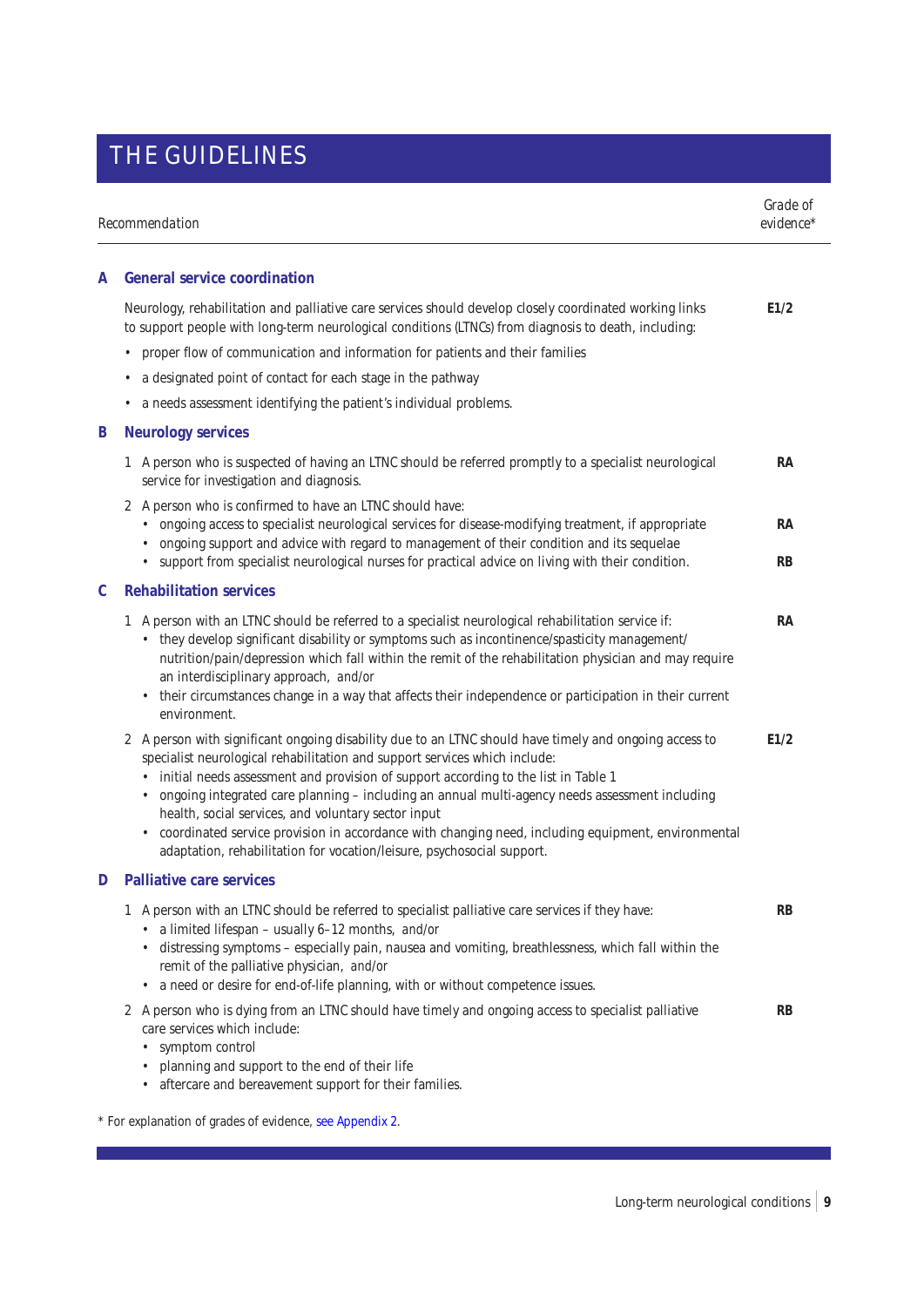# Implications for implementation

The literature review and survey undertaken to underpin these guidelines highlighted gaps and deficiencies in the services at every level. Rehabilitation and palliative care have long been 'Cinderella specialties' within the NHS and to a certain extent the need for investment is inevitable. However, much could be done to improve the use of current services, by improving communication and networking between specialist and local services, and enhancing coordination between the specialties.30

## **Training**

A key step in implementing these guidelines is improved training. Key skills that every physician should have are listed in Table 2, as well as a set of higher level skills that will be required by physicians specialising in this area. These required skills and competencies can be achieved through enhanced recognition of the importance of rehabilitation and palliative care in the training curriculum, setting key skills and competencies to be achieved alongside other basic medical and surgical skills. Extra training and exposure may be achieved through placements, and via joint training days for trainees in the specialties of neurology, rehabilitation and palliative care designed to pool knowledge and share skills.

## **Tools for implementation**

A set of tools to support the above training and also implementation of the guidelines is offered in [Appendix 3. T](#page-16-0)hey include a checklist to guide clinicians when a patient with an LTNC is admitted to a general hospital, as well as a series of pathways to guide management of bowels and bladder (Figs A1, A2), and specific symptoms: pain (Fig A3), nausea and vomiting (Fig A4), and breathlessness (Fig A5).

## References

### *For key to bold type below, [see Appendix 2,](#page-14-0) page 13.*

- 1 The Neurological Alliance. *Neuro numbers: a brief review of the numbers of people in the UK with a neurological condition*. London: The Neurological Alliance, 2003. **R2 Medium Direct**
- 2 Department of Health. *The National Service Framework for Long-term Conditions*. London: DH, 2005. **R1 High Direct/E1/E2**
- 3 Addington-Hall J, Fakhoury W, McCarthy M. Specialist palliative care in nonmalignant disease. *Palliat Med* 1998;12:417–27. **S2 High Indirect**
- 4 O'Brien T. Neurodegenerative disease. In: Addington-Hall JM, Higgonson IJ (eds), *Palliative care for non-cancer patients*. Oxford: Oxford University Press, 2001:44–53. **R2 High Direct/E2**
- 5 Murtagh FEM, Preston M, Higginson I. Patterns of dying: palliative care for non-malignant disease. *Clin Med* 2004;4:39–44. **R2 Medium Indirect/E2**
- 6 Royal College of Physicians. *Palliative care services: meeting the needs of patients*. Report of a working party. London: RCP, 2007. **E1/E2**
- 7 O'Brien T, Kelly M, Saunders C. Motor neurone disease: a hospice perspective. *BMJ* 1992;304:471–3. **S2 High Direct**
- 8 Leigh PN, Abrahams S, Al Chalabi A *et al*. The management of motor neurone disease. *J Neurol Neurosurg Psychiatry* 2003;74:Suppl4:32–47. **R2 High Direct/E2**
- 9 National Institute for Clinical Excellence. *Multiple sclerosis: national clinical guidelines for diagnosis and management in primary and secondary care*. London: Royal College of Physicians, 2003. **R1 High Direct E1/E2**
- 10 National Institute for Clinical Excellence. *Guidance on cancer services: improving supportive and palliative care for adults with cancer*. *The manual*. London: NICE, 2004. **R1 High Indirect**
- 11 Voltz R, Borasio GD. Palliative therapy in the terminal stage of neurological disease. *J Neurol* 1997;244:Suppl 4:S2–10. **R2 High Direct/E2**
- 12 Miller RG, Rosenberg JA, Gelinas DF *et al*. Practice parameter: the care of the patient with amyotrophic lateral sclerosis (an evidence-based review): report of the Quality Standards Subcommittee of the American Academy of Neurology: ALS Practice Parameters Task Force. *Neurology* 1999;52:1311–23. **R2 High Direct/E1/E2**
- 13 Johnson J, Smith P, Goldstone L. Executive summary. *Evaluation of MS specialist nurses: a review and development of the role*. London and Letchworth: South Bank University and MS Research Trust, 2001. **P3 Medium Direct**
- 14 National Council for Palliative Care (NCPC). *Focus on Neurology*. NCPC website: [www.ncpc.org.uk](http://www.ncpc.org.uk) **E1/E2**
- 15 Turner-Stokes L, Harding R, Sergeant J, Lupton C, McPherson K. Generating the evidence base for the National Service Framework (NSF) for Long Term Conditions: a new research typology. *Clin Med* 2006;6:91–7. **P1 High Direct/E2**
- 16 Khan F, Turner-Stokes L, Ng L, Kilpatrick T. Multidisciplinary rehabilitation for adults with multiple sclerosis (Full review). *Cochrane Database of Systematic Reviews* Apr 18(2):CD006036. Oxford: Update Software, 2007. **R1 High Direct**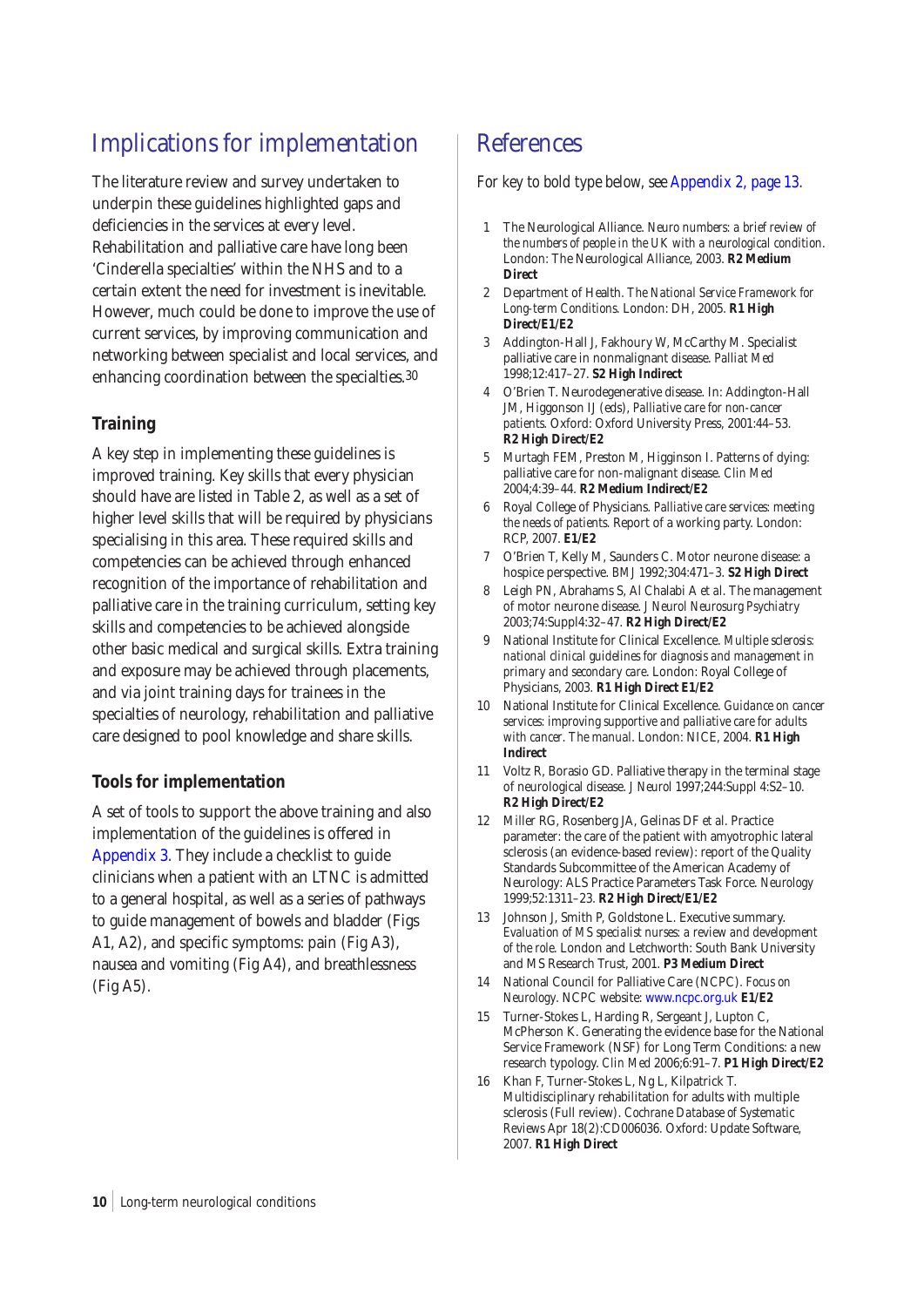- 17 Turner-Stokes L, Nair A, Disler P, Wade D. Cochrane Review: Multi-disciplinary rehabilitation for acquired brain injury in adults of working age. Cochrane Database of Systematic Reviews, Issue 3. Oxford: Update Software, 2005. **R1 High Direct**
- 18 Turner-Stokes L. The effectiveness of rehabilitation: a critical review of the evidence. *Clin Rehab* 1999;13 (Suppl). **R2 Medium Direct**
- 19 Higginson IJ, Finlay IG, Goodwin DM *et al*. Is there evidence that palliative care teams alter end-of-life experiences of patients and their caregivers? *J Pain Symptom Management* 2003;25(2):150–68. **R1/S1 High Indirect**
- 20 Raftery JP, Addington-Hall JM, MacDonald LD *et al*. A randomized controlled trial of the cost-effectiveness of a district co-ordinating service for terminally ill cancer patients. *Pall Med* 1996;10(2):151–61. **P1 High Indirect**
- 21 Higginson IJ, Finlay I, Goodwin DM *et al*. Do hospital-based palliative teams improve care for patients or families at the end of life? [Review; 66 refs.] *J Pain Symptom Management* 2002;23(2):96–106. **R2 High Indirect**
- 22 Constanti M, Higginson IJ, Boni L *et al*. Effect of a palliative home care team on hospital admissions among patients with advanced cancer. *Pall Med* 2003;17:315–21. **P1 High Indirect**
- 23 Brumley RD, Enguidanos S, Cherin DA. Effectiveness of a home-based palliative care program for end-of-life. *J Pall Med* 2003;6(5):715–24. **P1 High Indirect**
- 24 Kite S, Jones K, Tookman A. Specialist palliative care and patients with noncancer diagnoses: the experience of a service. *Pall Med* 1999;13(6):477–84. **S2 High Direct**
- 25 O'Brien T, Welsh J, Dunn FG. Non-malignant conditions. In: Fallon M, O'Neil B (eds), *ABC of palliative care*. London: BMJ Publishing, 1998:54–7. **R2 High Direct/E2**
- 26 Mitchell JD, Borasio GD. Amyotrophic lateral sclerosis. *Lancet* 2007;369(9578):2031–41. **R1 High Direct**
- 27 Travers E, Jones K, Nichol J. Palliative care provision in Huntington's disease. *Int J Pall Nurs* 2007;13(3):125–30. **R2 Medium Direct**
- 28 Bruera E, Neumann CM. The management of chronic pain in palliative non-cancer patients. Chapter 6. In: Addington-Hall J, Higginson I (eds), *Palliative care for non-cancer patients*. Oxford: Oxford University Press, 2004. **R2 High Direct**
- 29 Waseem S, Gwinn-Hardy K. Pain in Parkinson's disease. Common yet seldom recognized symptom is treatable. [Review; 20 refs.] *Postgrad Med* 2001;110(6):33–4. **R2 High Direct/E2**
- 30 Traue DC, Ross JR. Palliative care in non-malignant diseases. JRSM 2005;98:503-6. **R2 High Direct/E2**
- 31 Khan F, McPhail T, Brand C et al. Multiple sclerosis: disability profile and quality of life in an Australian community cohort. *Int J Rehab Res* 2006;29(2):87–96. **P1 High Direct**
- 32 Howard RS, Orrell RW. Management of motor neurone disease. [Review; 85 refs.] *Postgraduate Med J* 2002;78(926):736–41. **R2 High Direct**
- 33 Eng D. Management guidelines for motor neurone disease patients on non-invasive ventilation at home. *Pall Med* 2006;20(2):69–79. **R1 High Direct E1/2**
- 34 Zacharia B, Bitton A, Lublin FD. Palliative care in patients with multiple sclerosis. *Neurol Clin* 2001;19(4):801–27. **R2 High Direct/E2**
- 35 Ward CD, Phillips M, Smith A, Moran M. Multidisciplinary

approaches in progressive neurological disease: can we do better? *J Neurol Neurosurg Psychiatry* 2003;74(4). **E2**

- 36 Williams I. Palliative care: What place in neurology? *Prog Pall Care* 2001;9(5):186–7. **E2**
- 37 Turner-Stokes L, Sykes N, Silber E *et al*. From diagnosis to death: Exploring the interface between neurology, rehabilitation and palliative care, in the management of people with long term neurological conditions. *Clin Med* 2007;7:129–36. **P1 High Direct/E2**
- Addington-Hall J, Lay M, Altmann D, McCarthy M, Symptom control, communication with health professionals, and hospital care of stroke patients in the last year of life as reported by surviving family, friends, and officials. *Stroke* 1995;26(12):2242–8. **P2 High Direct/E1**
- 39 National Council for Palliative Care. *Neurological conditions: from diagnosis to death*. NCPC website: [www.ncpc.org.uk](http://www.ncpc.org.uk) **P1 High Direct/E2**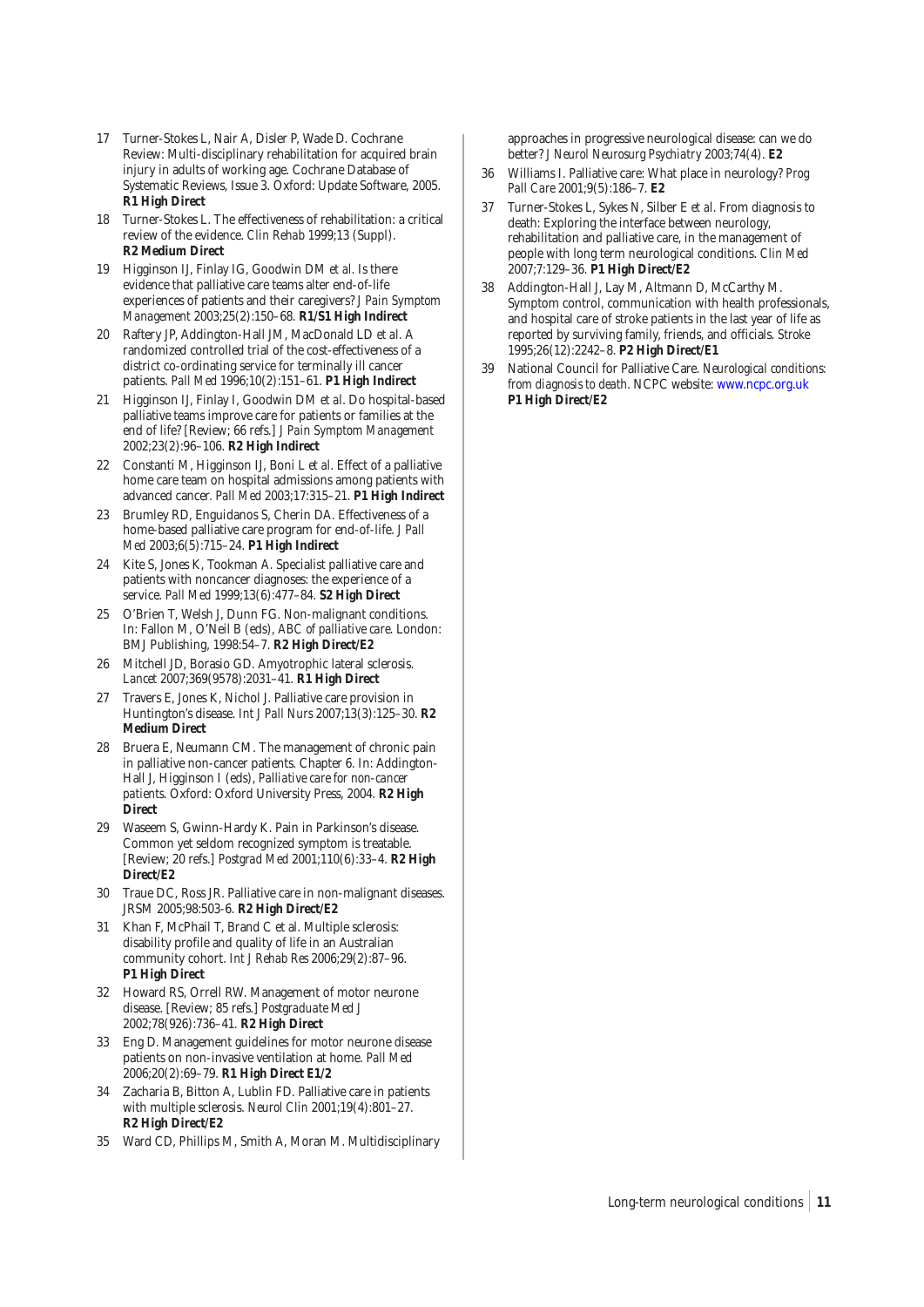# <span id="page-13-0"></span>Appendix 1. Guideline development process

| Scope and purpose                             |                                                                                                                                                                                                                                                                                                                                                                                                                                                                                                                                                                                                                                                                                                                        |
|-----------------------------------------------|------------------------------------------------------------------------------------------------------------------------------------------------------------------------------------------------------------------------------------------------------------------------------------------------------------------------------------------------------------------------------------------------------------------------------------------------------------------------------------------------------------------------------------------------------------------------------------------------------------------------------------------------------------------------------------------------------------------------|
| Overall objective of<br>the guidelines        | To improve the quality of care offered to people in the later stages of a long-term neurological<br>condition (LTNC) through better collaboration between neurology, rehabilitation and palliative<br>care teams.                                                                                                                                                                                                                                                                                                                                                                                                                                                                                                      |
| The patient group covered                     | Adults with long-term neurological conditions including:<br>· sudden onset conditions (eg acquired brain injury of any cause (including stroke),<br>spinal cord injury)<br>• intermittent conditions (eg epilepsy)<br>• progressive conditions (eg multiple sclerosis, motor neurone disease, Parkinson's disease and<br>other neurodegenerative disorders)<br>• stable conditions (eg polio or cerebral palsy).                                                                                                                                                                                                                                                                                                       |
| Target audience                               | Doctors and health professionals involved in the long-term support, rehabilitation and palliative<br>care of people in the later stages of LTNC. Providers and purchaser of neurology, rehabilitation and<br>palliative care services.                                                                                                                                                                                                                                                                                                                                                                                                                                                                                 |
| Clinical areas covered                        | • How should specialist neurology, rehabilitation and palliative care teams integrate in the<br>management of this group of patients?<br>• How should non-specialist clinicians care for people with LTNCs when admitted to hospital for<br>other conditions, and when should they call for specialist help?<br>• What training should be provided within each field to ensure that future generations have the<br>necessary understanding and competencies to provide best quality of care?                                                                                                                                                                                                                           |
| Stakeholder involvement                       |                                                                                                                                                                                                                                                                                                                                                                                                                                                                                                                                                                                                                                                                                                                        |
| The Guideline<br>Development Group<br>(GDG)   | A multidisciplinary working party convened through the National Council for Palliative Care<br>including:<br>• physicians, nurses and other allied health and social services professionals practising in<br>neurology, rehabilitation and palliative care<br>• representatives of patients and user groups including Sue Ryder Care, and the Motor Neurone<br>Disease Association.                                                                                                                                                                                                                                                                                                                                    |
| Funding                                       | The British Society of Rehabilitation Medicine (BSRM), the Royal College of Physicians and the<br>National Council for Palliative Care all contributed funding or resources towards the guideline<br>development.                                                                                                                                                                                                                                                                                                                                                                                                                                                                                                      |
| Conflicts of interest                         | All GDG members were asked to declare any personal or financial conflicts of interest, but none<br>were identified.                                                                                                                                                                                                                                                                                                                                                                                                                                                                                                                                                                                                    |
| <b>Rigour of development</b>                  |                                                                                                                                                                                                                                                                                                                                                                                                                                                                                                                                                                                                                                                                                                                        |
| Evidence gathering                            | Evidence for these guidelines was based on systematic reviews of the literature undertaken in<br>preparation for the National Sevice Framework (NSF) for Long-Term Conditions <sup>15</sup> in 2005 and<br>updated in 2006/7. Reviews covered the major databases (Medline, Embase, Cochrane etc).<br>A survey of UK physicians in the three fields was undertaken <sup>37</sup> to ascertain current working<br>patterns and perspectives, and two open conferences have been held with a wide selection of<br>stakeholders, both professional and users, to explore the proposed pathways for more integrated<br>care. Full details of this process can be found in Focus on Neurology available at www.ncpc.org.uk. |
| Review process                                | The evidence was evaluated by members of the GDG.                                                                                                                                                                                                                                                                                                                                                                                                                                                                                                                                                                                                                                                                      |
| Links between evidence<br>and recommendations | The system used to grade the evidence and guidance recommendations is that published for<br>the NSF <sup>15</sup> (see Appendix 2).                                                                                                                                                                                                                                                                                                                                                                                                                                                                                                                                                                                    |
| Piloting and peer review                      | Not yet piloted.                                                                                                                                                                                                                                                                                                                                                                                                                                                                                                                                                                                                                                                                                                       |
| Implementation                                |                                                                                                                                                                                                                                                                                                                                                                                                                                                                                                                                                                                                                                                                                                                        |
| Tools for application                         | Tools for implementation are included in Appendix 3.                                                                                                                                                                                                                                                                                                                                                                                                                                                                                                                                                                                                                                                                   |
| Plans for update                              | The guideline will be reviewed in 3 years (2011).                                                                                                                                                                                                                                                                                                                                                                                                                                                                                                                                                                                                                                                                      |

12 Long-term neurological conditions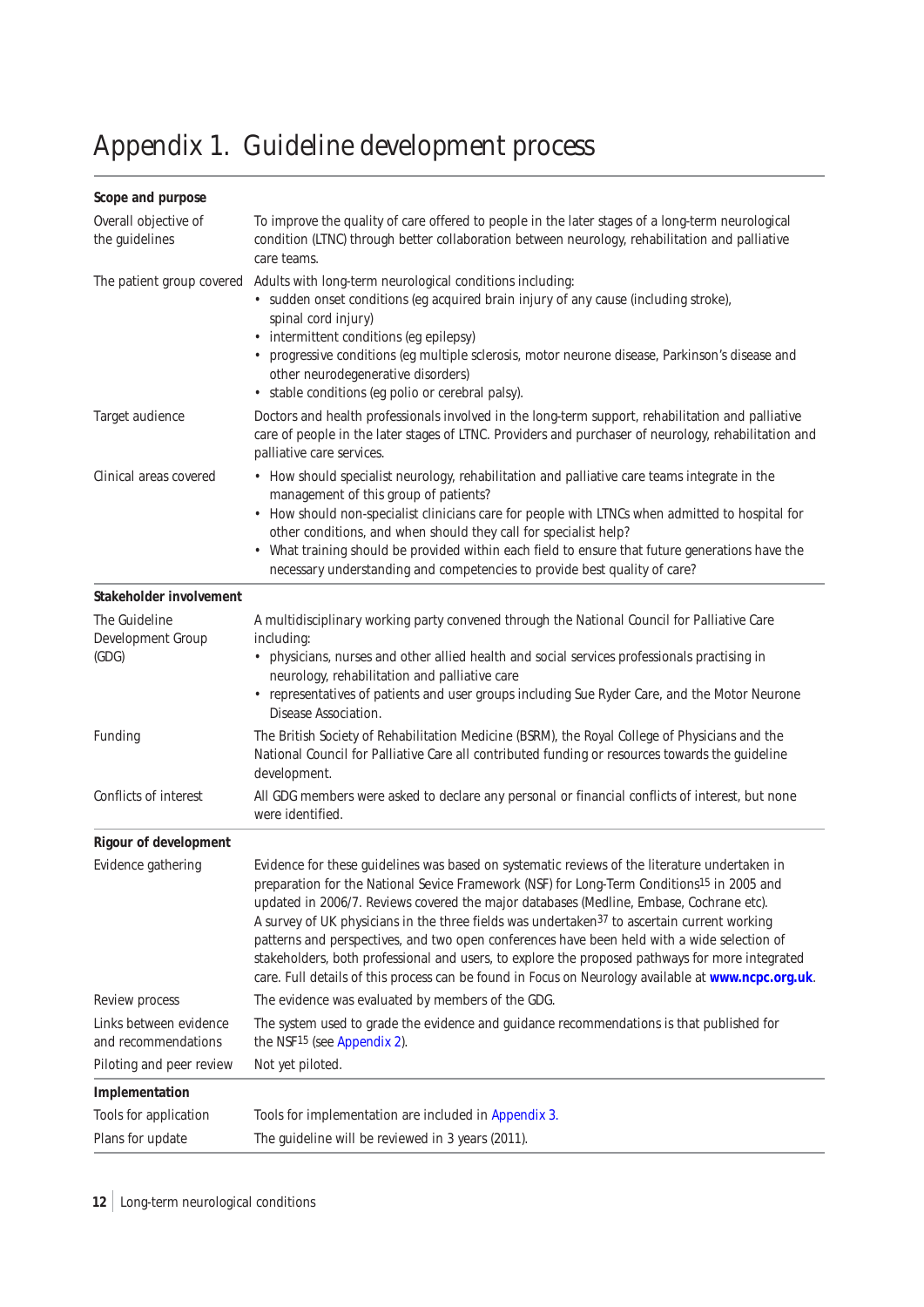# <span id="page-14-0"></span>Appendix 2. Methods used to evaluate the evidence

The typology and grading system developed for the National Service Framework for Long-term (Neurological) Conditions were used to evaluate the evidence.15 The typology is designed to place value on the experience of users and professionals as well as research, and also to value high-quality research regardless of the design.

Each piece of evidence is reviewed and given an 'E' and/or an 'R' rating:

**E = Expert evidence**. This is evidence expressed through consultation or consensus processes rather than formal research designs. It could be professional opinion, or that of users and/or carers or other stakeholders.

**R = Research evidence**. This is evidence gathered through formal research processes. Each piece of research-based evidence is awarded a rating based on three categorisations:

- **e** research design category of research design
- **e** research quality rated high, medium or low
- applicability of research whether the study population is within the context of long-term neurological conditions ('direct') or in other populations ('indirect').

### **Research design** is classified according to the following categories:

#### **Primary research-based evidence**

**P1** Primary research using quantitative approaches

**P2** Primary research using qualitative approaches

**P3** Primary research using mixed methods (qualitative and quantitative)

### **Secondary research-based evidence**

- **S1** Meta-analysis of existing data analysis
- **S2** Secondary analysis of existing data

### **Review-based evidence**

- **R1** Systematic reviews of existing research
- **R2** Descriptive or summary reviews of existing research

**Research quality** is assessed using five questions with a possible score on each question of 0, 1 or 2, giving a maximum score of 10:

|   | Total                                                                           |       |
|---|---------------------------------------------------------------------------------|-------|
| 5 | Are the results generalisable?                                                  |       |
| 4 | Is the data adequate to support the authors' interpretations/conclusions?       |       |
| 3 | Are the methods clearly described?                                              |       |
|   | Is the research design appropriate for the aims and objectives of the research? |       |
|   | Are the research question/aims and design clearly stated?                       |       |
|   | Each quality item is scored as follows: Yes = 2; In part = 1; No = 0            | Score |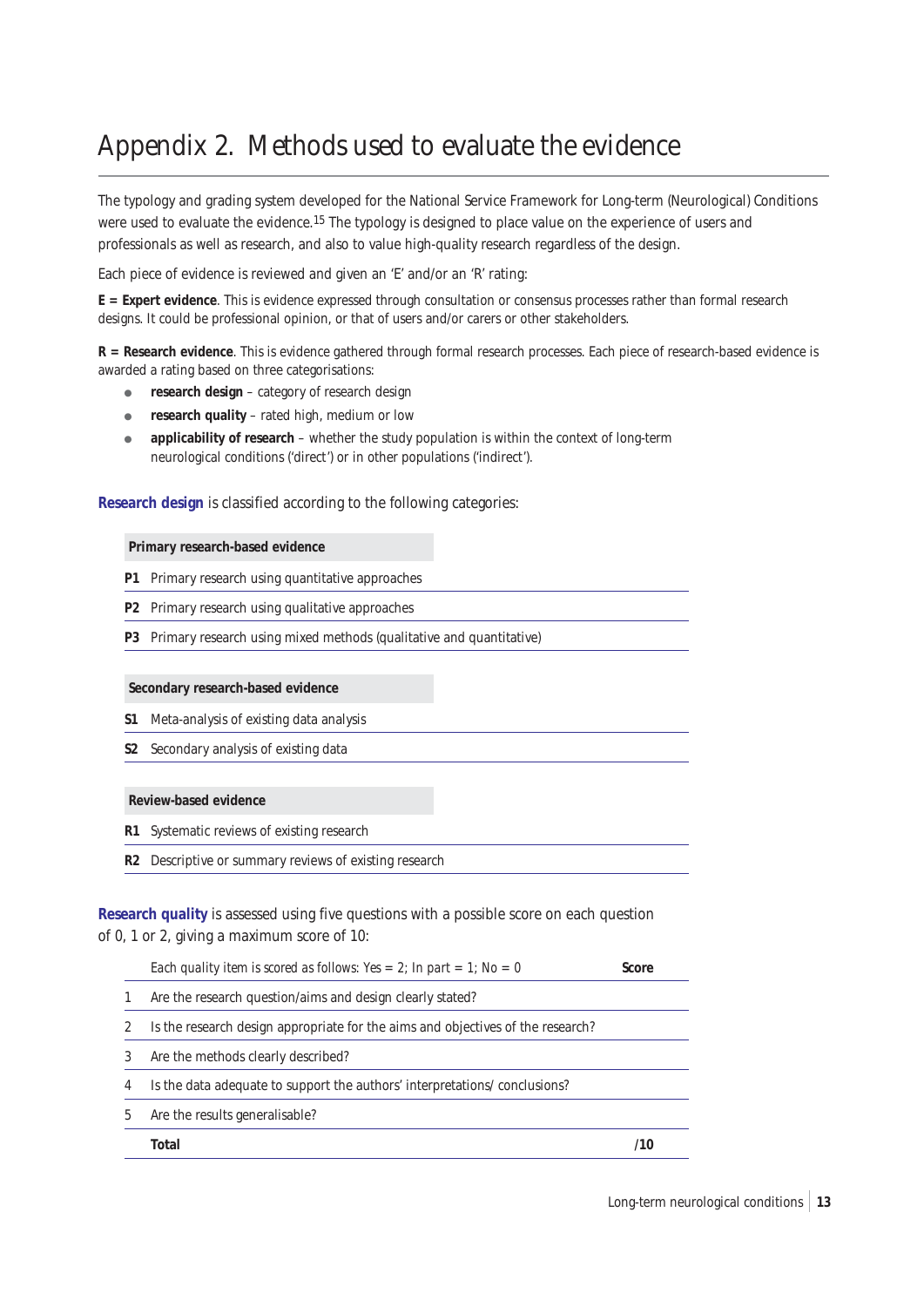- High-quality research studies are those that score at least 7/10.
- Medium-quality studies score 4-6/10.
- Poor-quality studies score 3/10 or less.

**Applicability of research** is classified as shown below:

| <b>Direct</b> | Studies that focus on people with long-term neurological conditions |
|---------------|---------------------------------------------------------------------|
| Indirect      | Extrapolated evidence from populations with other conditions        |

### **Examples**

- A well-conducted qualitative study, scoring 8/10 and demonstrating the benefits of a given intervention in people with multiple sclerosis would be classified as: **P2 High Direct**.
- A post-hoc analysis scoring 5/10 on quality assessment, demonstrating the benefits of palliative care in cancer would be classified as: **R2 Medium Indirect**.

*Some sources, such as a pre-existing set of guidelines/standards, reviews or book chapters, may include both research evidence and expert opinion and so might be graded as:* **R1 High Direct/E2**.

## Grade of research evidence

Each individual recommendation or statement is then given an overall evidence rating of **A**, **B** or **C** based on the quality of all the research evidence supporting it and how much of it was directly relevant. The overall grade of evidence is rated as shown below.

| Grade of evidence     | Criteria                                                                                                                                   |
|-----------------------|--------------------------------------------------------------------------------------------------------------------------------------------|
| Research Grade A (RA) | * More than one study of high-quality score (7/10) and<br>* At least one of these has direct applicability                                 |
| Research Grade B (RB) | * One high-quality study or<br>* More than one medium-quality study (4-6/10) and<br>* At least one of these has direct applicability<br>0r |
|                       | * More than one study of high-quality score (7/10) of indirect applicability                                                               |
| Research Grade C (RC) | * One medium-quality study (4-6/10) or<br>* Lower-quality (2-3/10) studies or<br>* Indirect studies only                                   |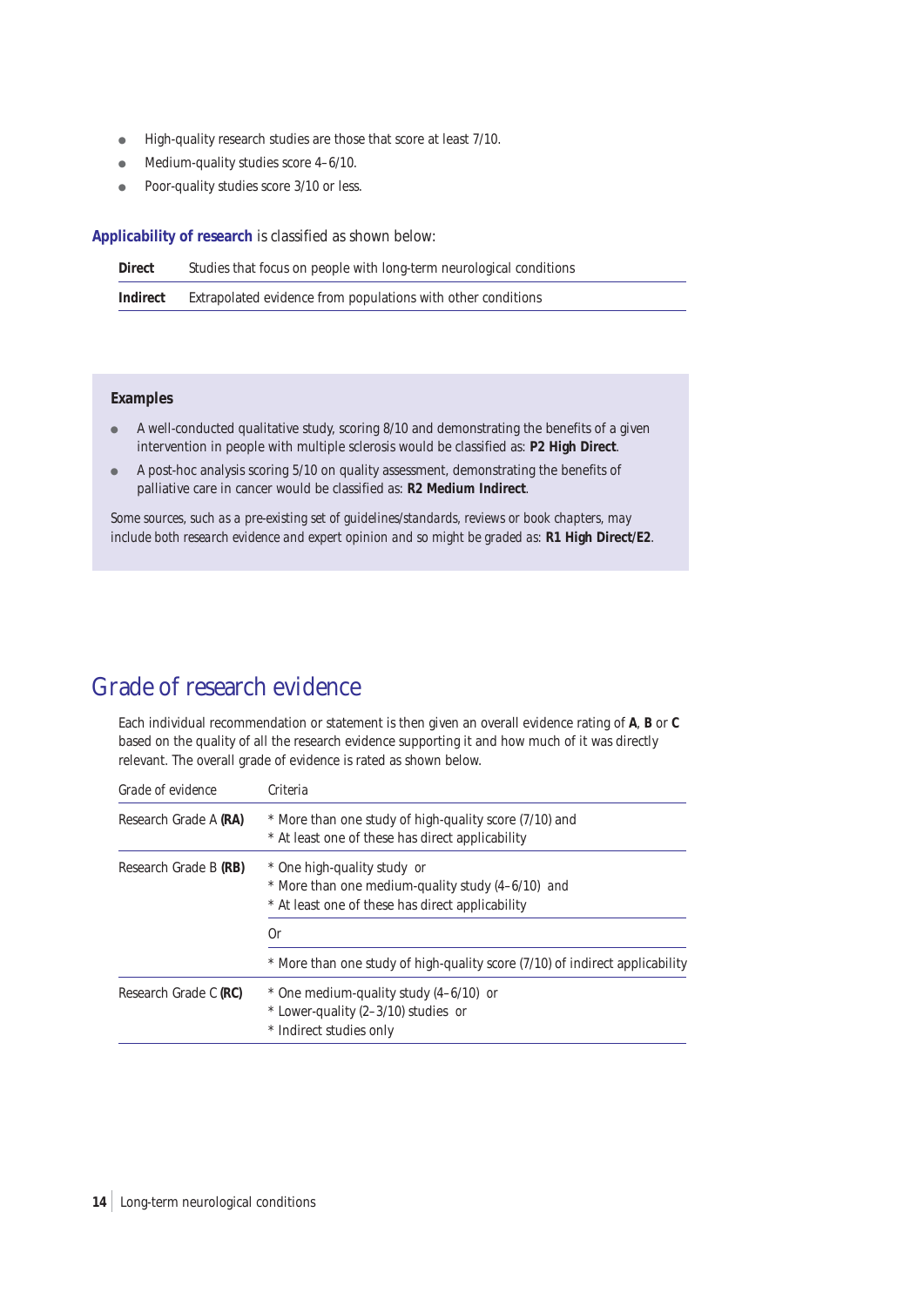# <span id="page-16-0"></span>Appendix 3. Tools for implementation

# A. Checklist to use on admission of patients with a long-term neurological condition

### **Background**

Patients with LTNCs may be admitted to hospital for a variety of reasons including:

- exacerbation or progression of disease
- complication of disease (eg infection/pressure sores)
- an unrelated problem.

These admissions are often poorly managed in general wards where the teams do not always have the experience and resources to manage people with complex neurological problems.

### **Table A1. Checklist for the management of patients with an LTNC when admitted to a general hospital ward.**

### **REMEMBER:**

**Patients with LTNCs and their families or carers are often expert at managing the disease and medications. They live with the consequences of the management decisions that are made on their behalf, so always consider and respect their advice and wishes.**

#### **Prior to admission consider the following**:

- Is the admission necessary?
	- Is it appropriate, given the level of disability/prognosis?
	- Can the patient be managed as a day case or in the community?
- Plan the admission/coordinate with the team caring for the patient.

### **On admission**:

- Inform the neurological/rehabilitation/palliative care team caring for the patient. – Obtain old notes.
- Check medication and continue unless contraindicated (especially anti-epileptics and anti-Parkinsonian medication).
- Check that the patient has been admitted with their equipment (hearing aids, communication aids, adapted wheelchair) and that staff are capable of using it.
- Check the patient's competence to make decisions regarding their care. Is there an advance directive (AD)?

#### **Review in hospital:**

- Posture and spasticity management, especially with pain, infection, fractures. Neuro-physiotherapy review is often helpful.
- Pressure sores and management strategy to prevent these.
- Anticoagulation prophylaxis to prevent deep vein thrombosis.
- Bladder: is the patient continent? In retention?
- Bowels: is the patient incontinent/constipated? – especially with altered diet/opiates.
- Swallow: is this safe? Is the patient aspirating?<br> **Table A1 continued overleaf**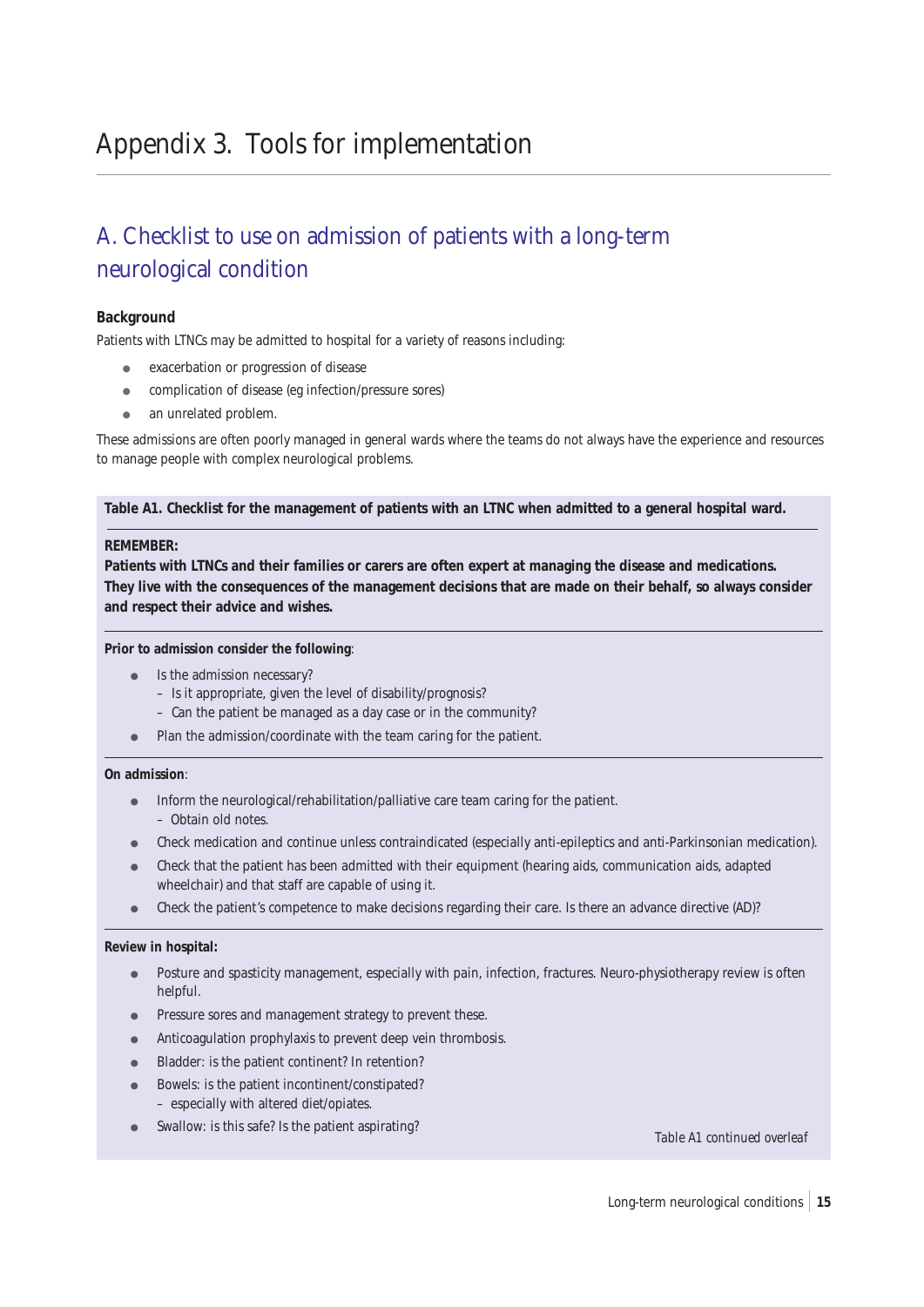### **Table A1. Checklist for the management of patients with an LTNC when admitted to a general hospital ward (***cont'd***).**

- Nutrition: is this adequate? Is the patient able to feed themselves?
- Respiratory capacity:
	- check and monitor vital capacity if compromised.
- Cognition:
	- beware of an acute deterioration with illness, medication.
- Depression:
	- triggered by hospitalisation/change in condition/pain.
- Pain: is important. In addition to the acute problem, pain may be due to a combination of:
	- neuropathic pain (which may respond to anti-epileptics and tricyclics)
	- spasticity
	- musculoskeletal pain pay careful attention to positioning.

## **If considering a procedure, consider once again**:

- Is this appropriate given the patient's underlying neurological condition and prognosis?
- Does the patient have the capacity to consent is there an AD?
- Respiratory function is there need for anaesthetic advice?

### **Prior to discharge**:

- Consider whether the arrangements at home are appropriate did they trigger the admission?
- Assess how the patient's discharge will affect the family and their ability to cope.
- Review and re-start the care package revise if necessary.
- Inform the team that usually cares for the patient in hospital, in the community, or at home.
- Arrange follow-up if necessary try to coordinate this if the patient has difficulty accessing hospital.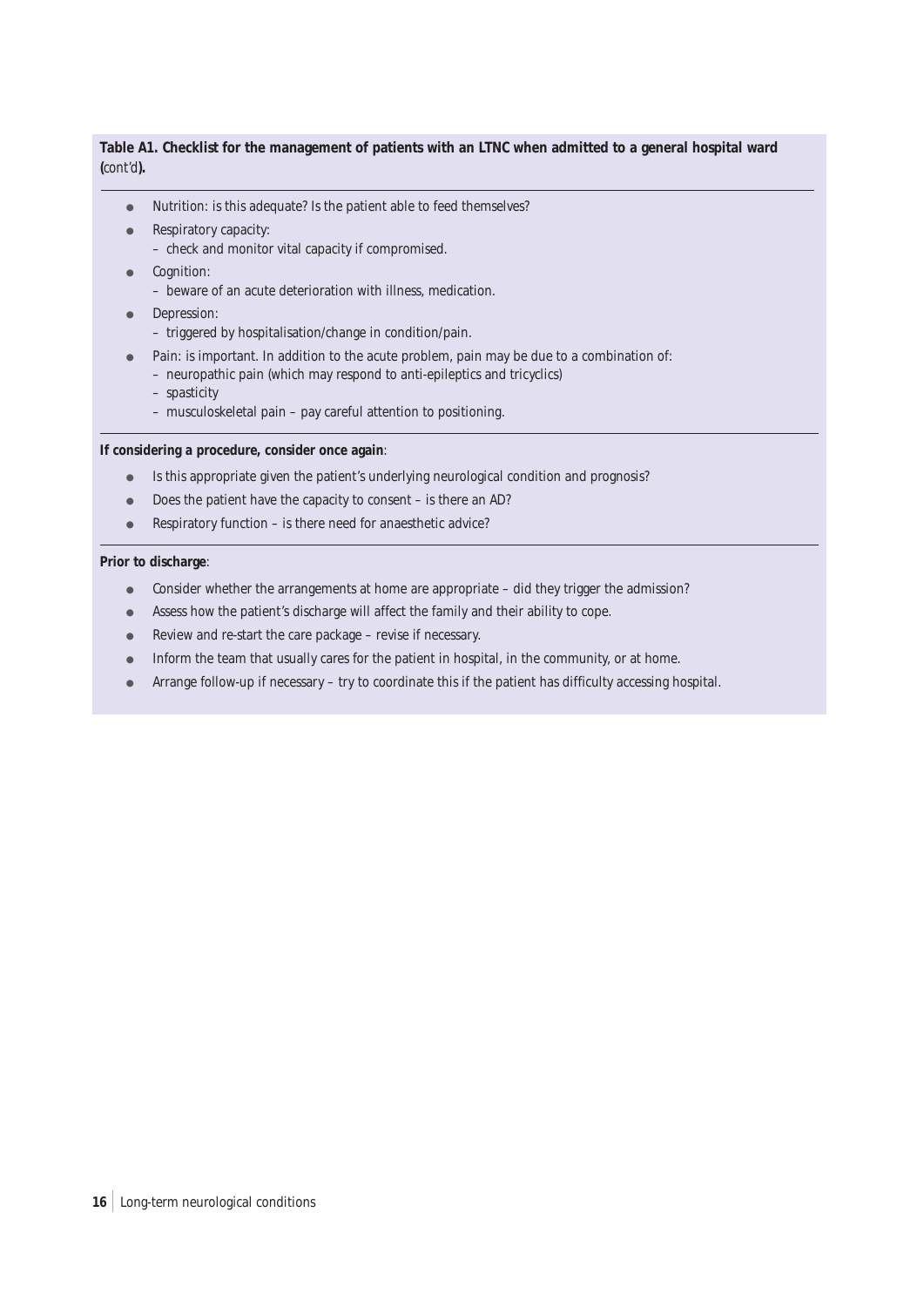# B. Key areas of symptom management



**Fig. A1. Bowel management in patients with long-term neurological conditions.** 

Movicol = polyethlene glycol 3350.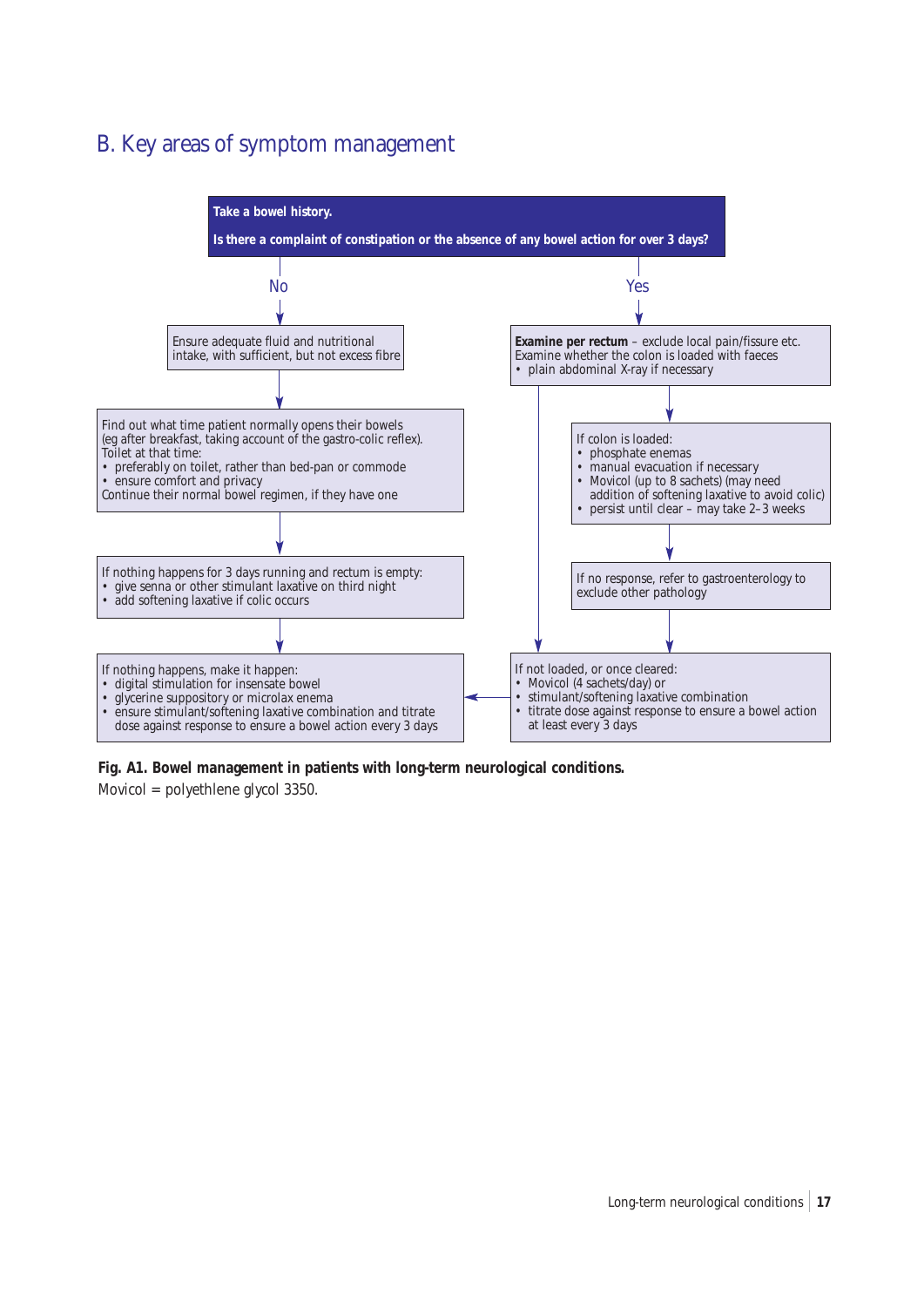

**Fig. A2. Managing urinary incontinence in patients with long-term neurological conditions.** 

 $U/S =$  ultrasound;  $UTI =$  urinary tract infection.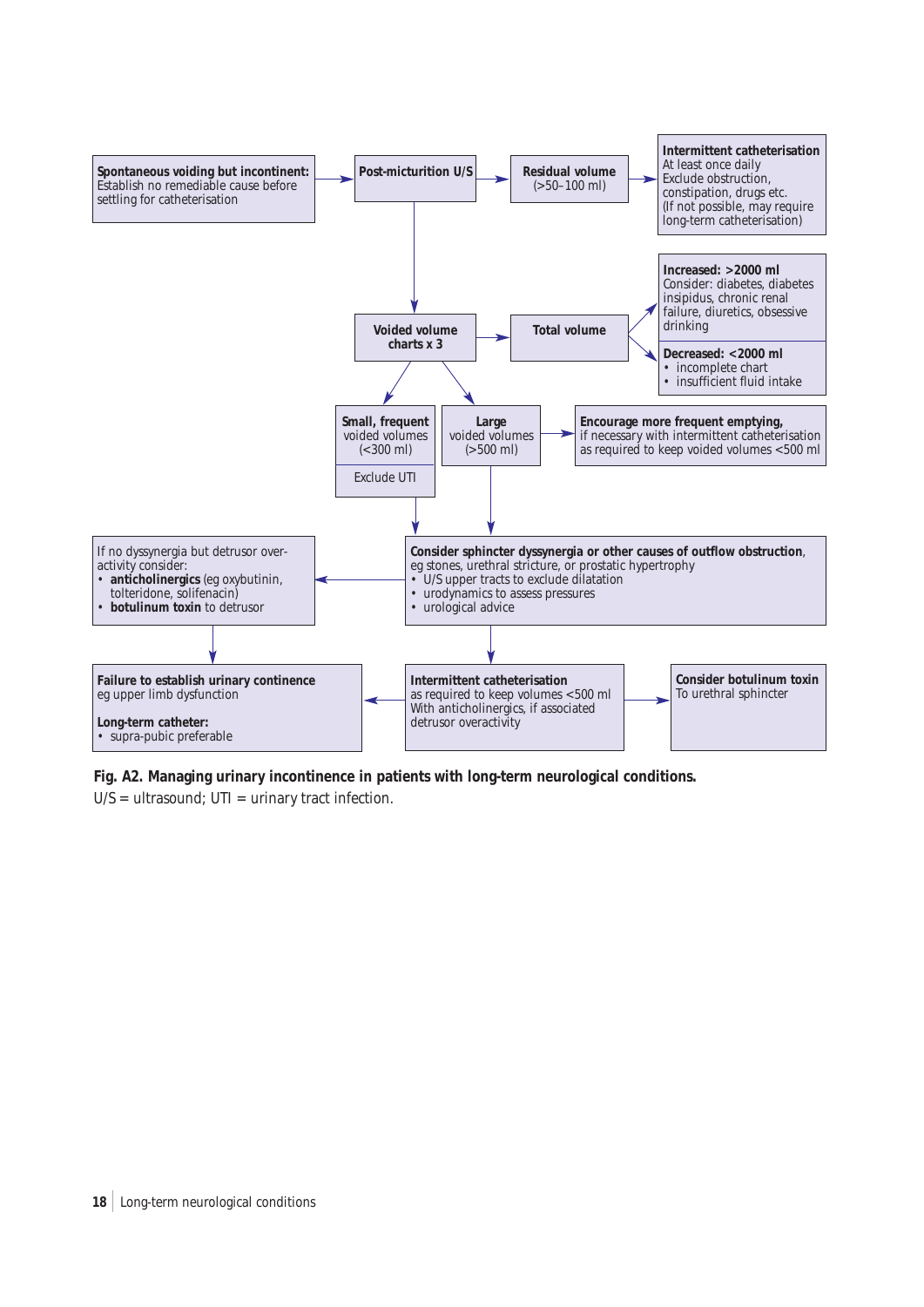

**Fig. A3. Managing pain in patients with long-term neurological conditions.**

<sup>1</sup>Jackson D, Horn S, Kersten P, Turner-Stokes L. Development of a pictorial scale of pain intensity for patients with communication impairments: initial validation in a general population. *Clin Med* 2006;6(6):580–5.

<sup>2</sup>Ward V, Hurley AD, Volicer L. Development and psychometric evaluation of the pain assessment in advanced dementia (PAINAD) scale. *J Am Med Dir Assoc* 2003;4:9–15.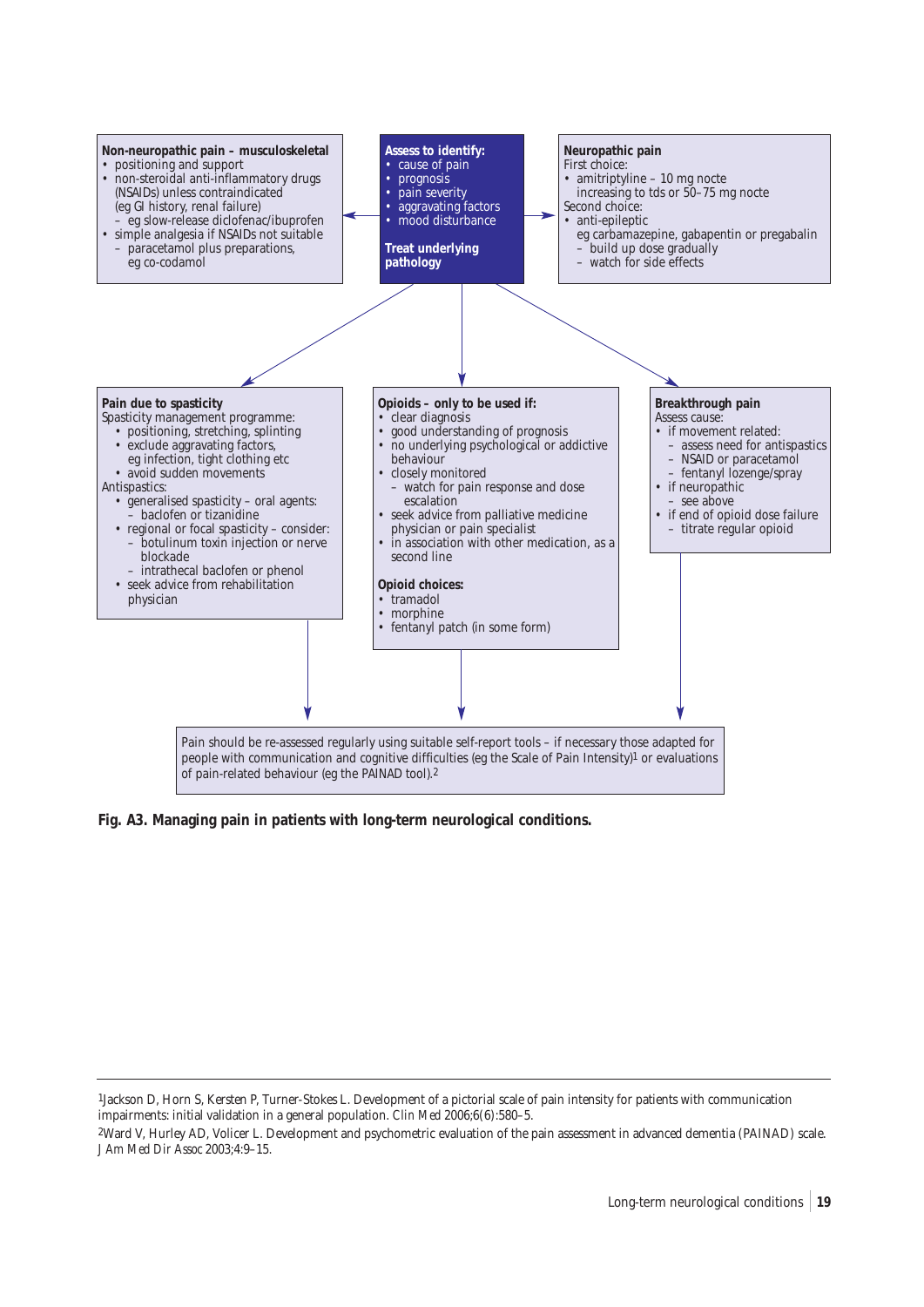

### **Fig. A4. Managing nausea and vomiting in patients with long-term neurological conditions.**

 $CT = computed tomography$ ;  $PEG = percutaneous endoscopic gastronomy$ .